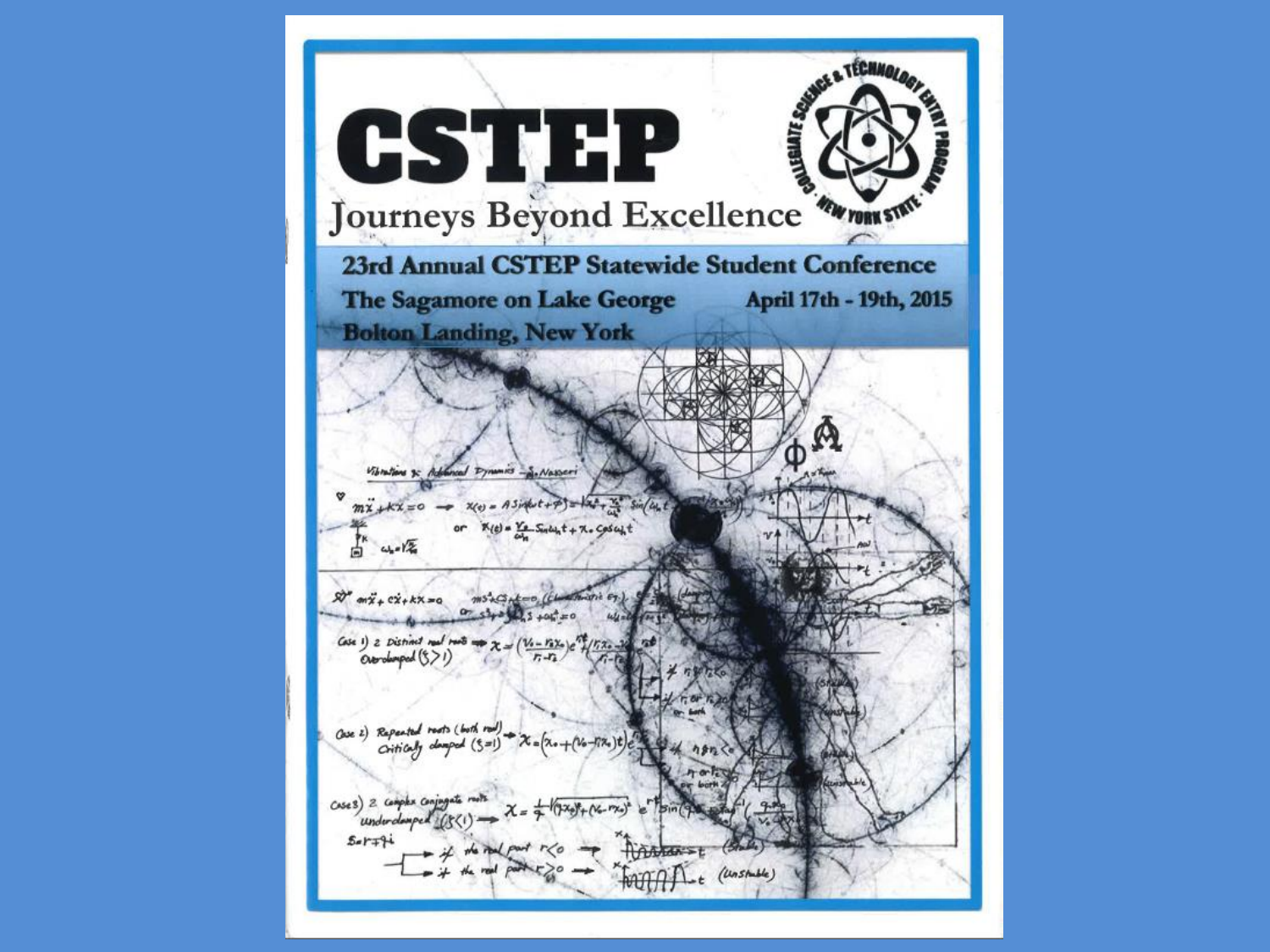### **SOME INFO FOR 2015**

140 posters submitted 17 categories 156 student presenters 35 different CSTEP programs 19 different schools won trophies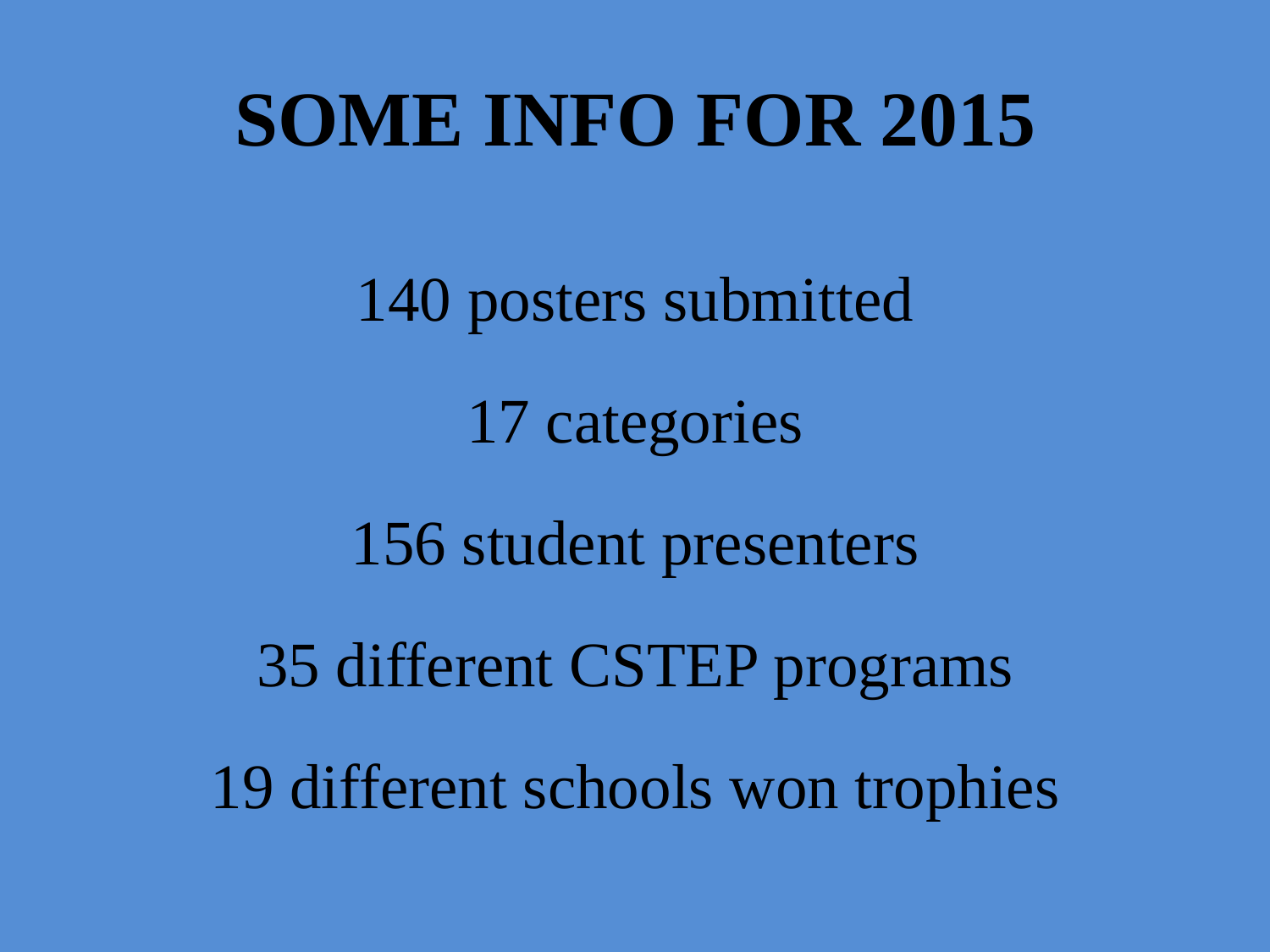#### **The QCC/CSTEP students/Poster Presenters**

**Joselin Vargas** Medicine Health & Wellness 1<sup>st</sup> Place Winner Mentor: Dr. Gerardo G. Mackenzie\_Stony Brook Univeristy/ NIH – BioPREP / Preventive Medicine, Stony Brook Cancer Center

**Stephan Smith\_Biology I\_1st Place Winner\_Mentors: Dr. Sunil Dehipawala, Dr. Patricia** Schneider, Dr. Harry Gafney\_ QCC/ Physics Department, QCC/Department of Biological Sciences & Geology and Queens College/Chemistry and Biochemistry Department

**Elsa Rosario**\_Biology I\_2nd Place Winner\_ Mentors: Dr. John J. Dennehy and Dr. James Carpino\_QCC/Department of Biological Sciences & Geology and Queens College /Biology Department

**Eddie Fernandez**\_ Chemistry I\_1st Place Winner\_ Mentor: Dr. Lall-Ramnarine\_ QCC/ Chemistry department

**Wilson Nieves** \_ Physics & Mathematics \_Mentors: Dr. Sunil Dehipawala and Dr. D.S. Amarasinghe \_QCC/ Physics Department and University of Hawaii, Honolulu HI

**Emely Rosario** \_Chemistry I\_ Mentor: Dr. Lall-Ramnarine\_ QCC/ Chemistry department

**Daysi Poano\_ Chemistry I\_ Mentor: Dr. Paris Svoronos, QCC/Chemistry Department**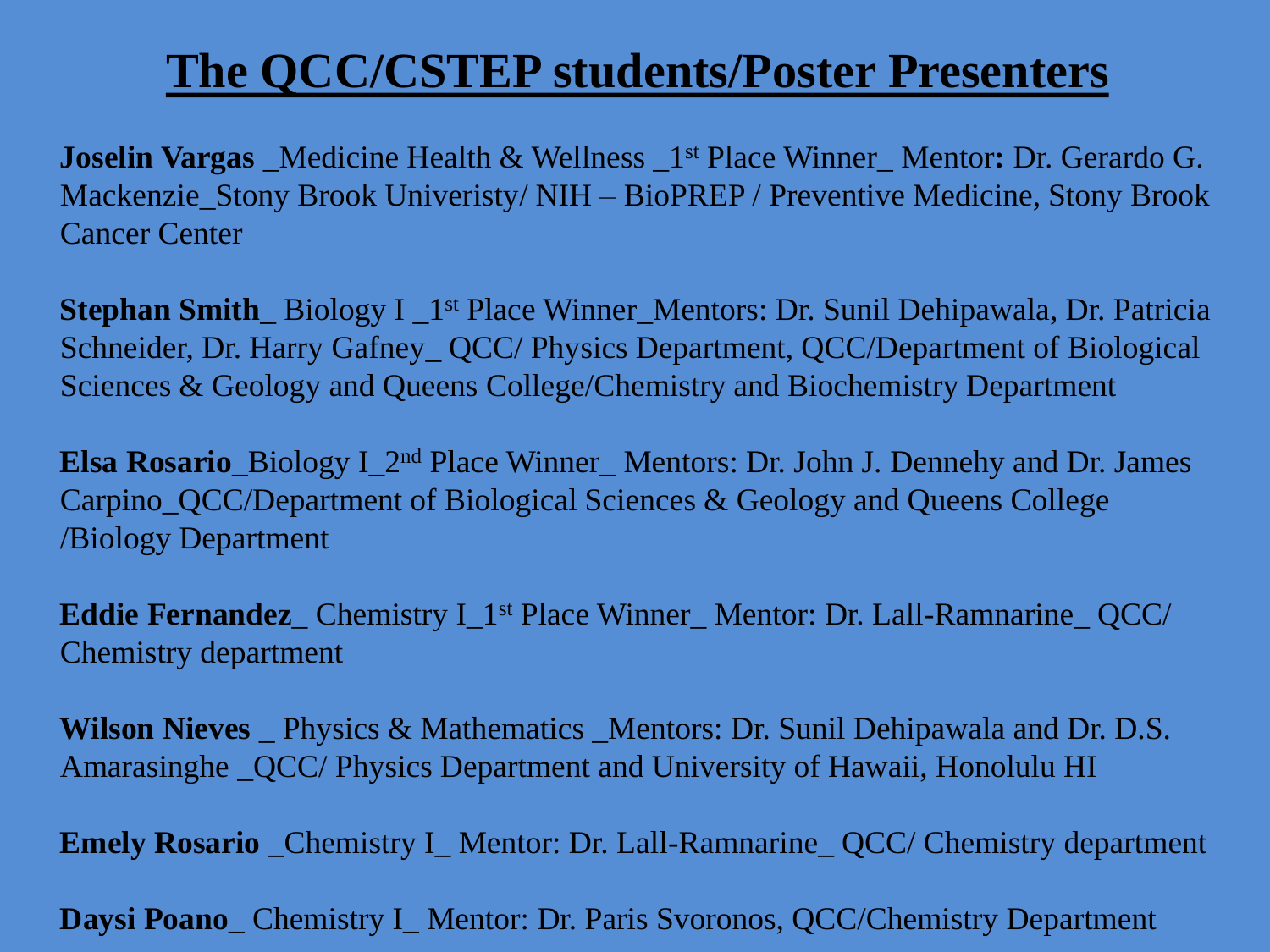#### The QCC/CSTEP Award Winners

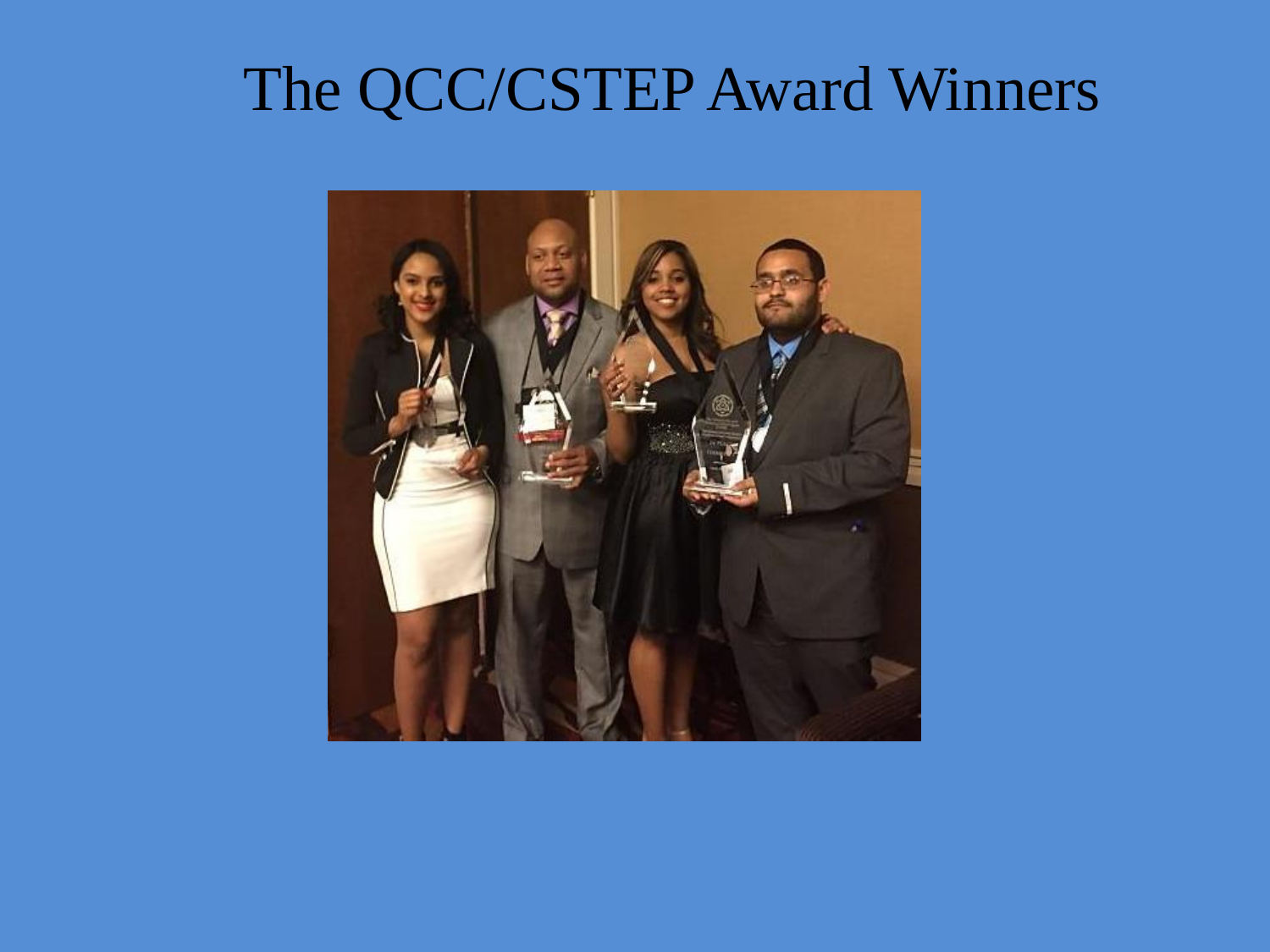**Presenter:** Stephan Smith **Research title:** Characterization of Iron in Petroselinum Crispum Using Mossbauer Spectroscopy **Mentor(s):** Dr. Sunil Dehipawala, Dr. Patricia Schneider and Dr. Harry Gafney **Category:** Biology 1

**Winner's place:** First Place

Participant in QCC NIH Bridges to Baccalaureate Program.

Graduating this semester and accepted to the Grove School of Engineering at City College, to major in Chemical Engineering for the fall 2015 semester

Also was awarded the Continuing Student Academic Merit Scholarship for spring 2013, fall 2014 and spring 2015 semesters.

#### **Other presentations:**

Poster presentation at the Annual Biomedical Conference for Minority Student, in San Antonio Texas; November 12 -16/2014

Award: Certificate of recognition and cash prize for outstanding presentation in Chemistry Research title: Characterization of Iron in Petroselinum Crispum Using Mossbauer Spectroscopy

Poster presentation at The 47th Metropolitan Association of College and University Biologists conference kept at Molly College November 1st 2014 Research title: Characterization of Iron in Petroselinum Crispum Using Mossbauer Spectroscopy

Poster presentation at Queen College Undergraduate research day; October 22,

2014 Research title: Characterization of Iron in Petroselinum Crispum Using Mossbauer Spectroscopy

Will be doing research this summer at the CUNY Advance Science Research Center at City College in the Biochemistry Department for the RIMS program.

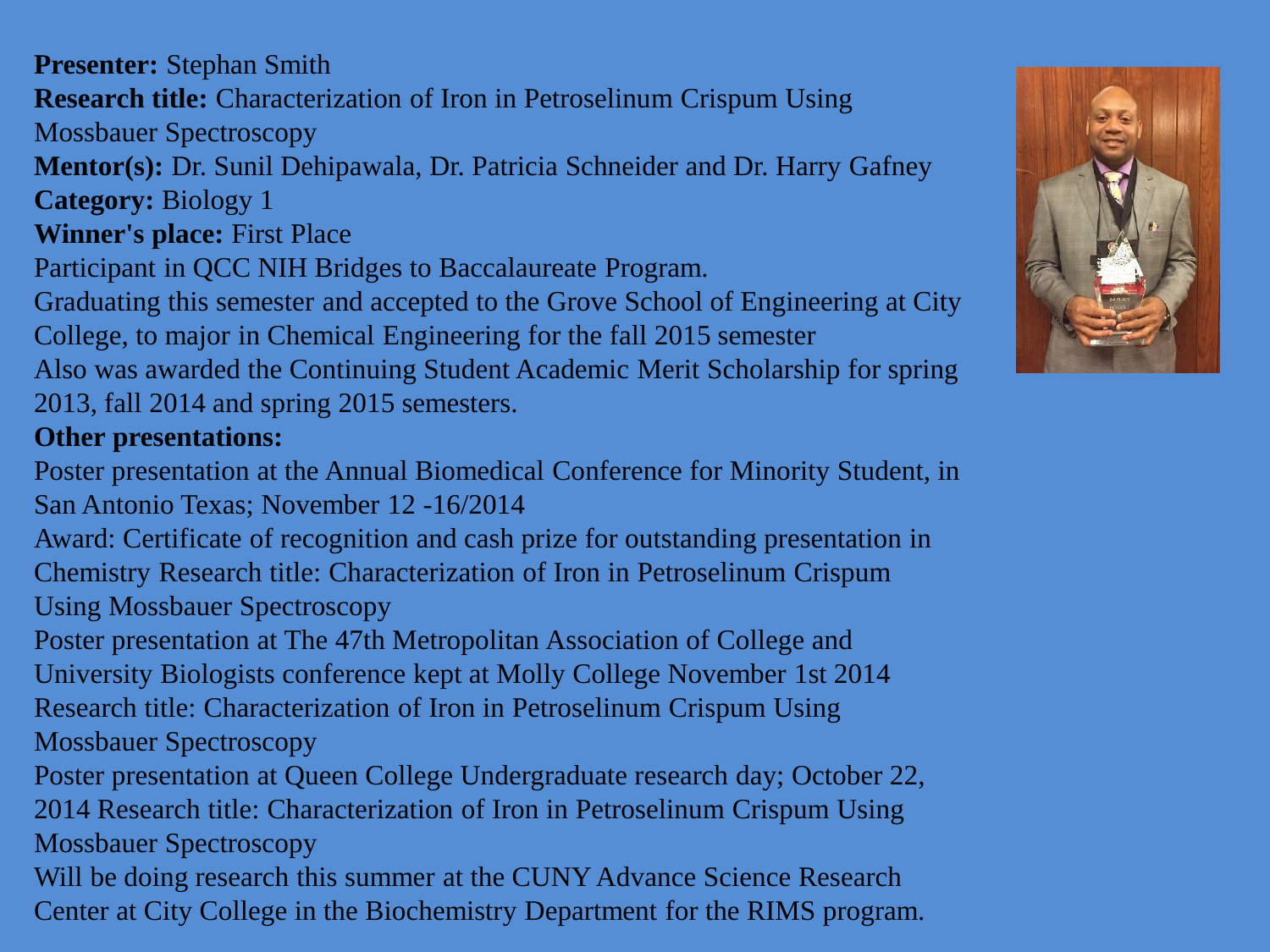**Presenter:** Elsa Rosario **Research title:** "Screaning for compensatory evolution in Mutated bacteriophage phi 6" **Mentor(s):** John Dennehy, James Carpino, Patricia Schneider **Category:** Biology 1 **Winner's place:** 2<sup>nd</sup> Place Participant in QCC NIH Bridges to Baccalaureate Program. Other presentations: Poster presentation at the Annual Biomedical Conference for Minority Student, in San Antonio Texas; November 12 -16/2014 Award: Certificate of recognition and cash prize for outstanding presentation in Virology Research title: Screening for compensatory evolution in mutated bacteriophage phi 6. Conducted research at Queens College last summer and will continue working on her research at Queens College this summer.

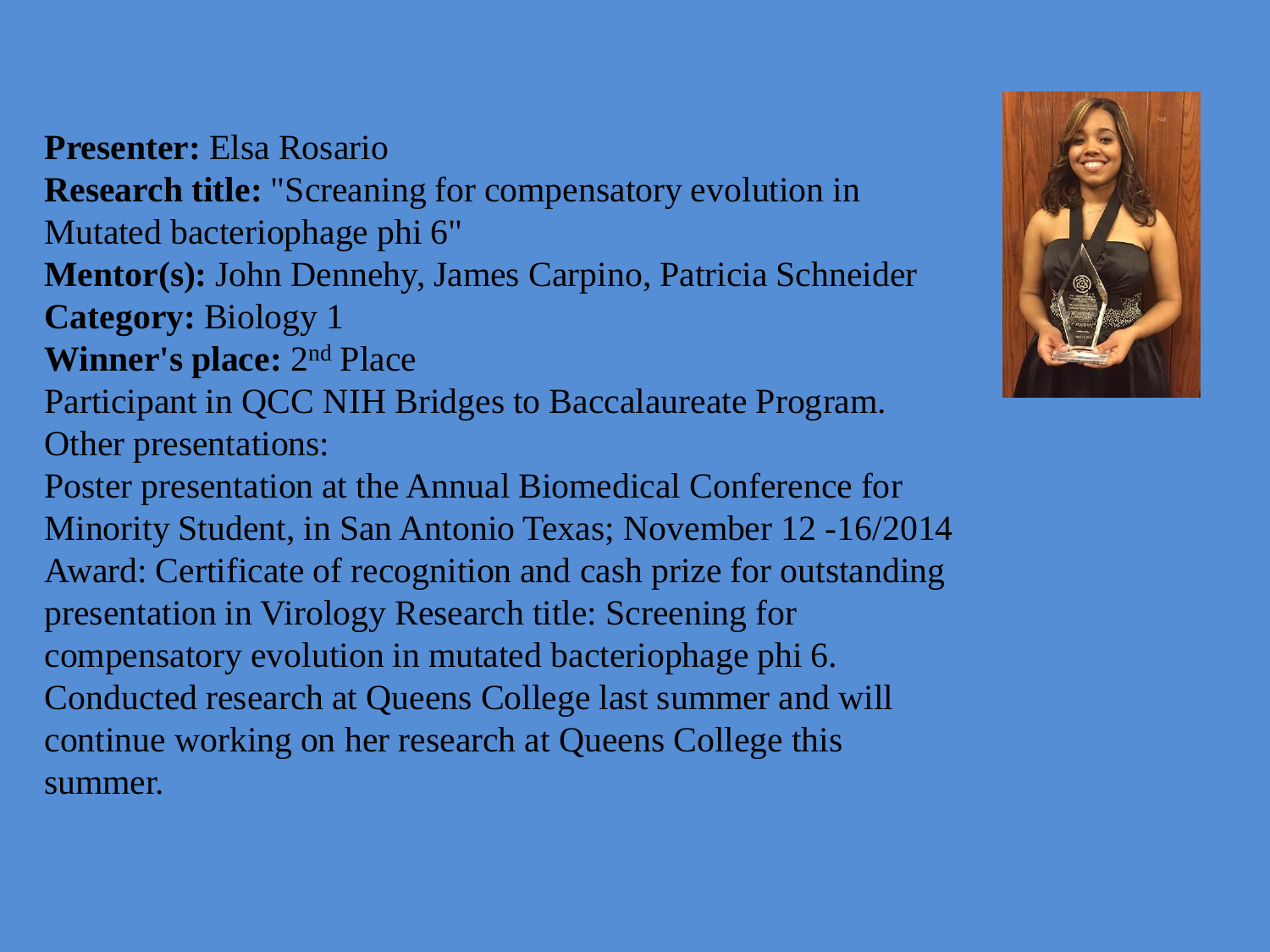**Presenter:** Eddie Fernandez **Title:**Designing Asymmetrical Ionic Liquids **Mentor:** Dr.Sharon Lall-Ramnarine **Category:** Chemistry 1 **Winners Place:** 1st Place

Merit Scholarship recipient in Fall 2014/Spring 2015. Graduating this semester and accepted to Queens College for Fall 2015. He participated in a \$5000 Community College Institute (CCI) internship at Brookhaven National Laboratory last summer and was accepted for a \$5000 National Science Foundation Internship at BNL this summer. Other Presentations: Eddie Fernandez, Sharon Lall-Ramnarine, Nicole Zmich, Damian Ewko, Emely Rosario and, James F. Wishart, "Synthesis of asymmetrical dicationic ionic liquids", Summer Intern Poster Session, Brookhaven National Laboratory, Upton, NY, August 7th 2014

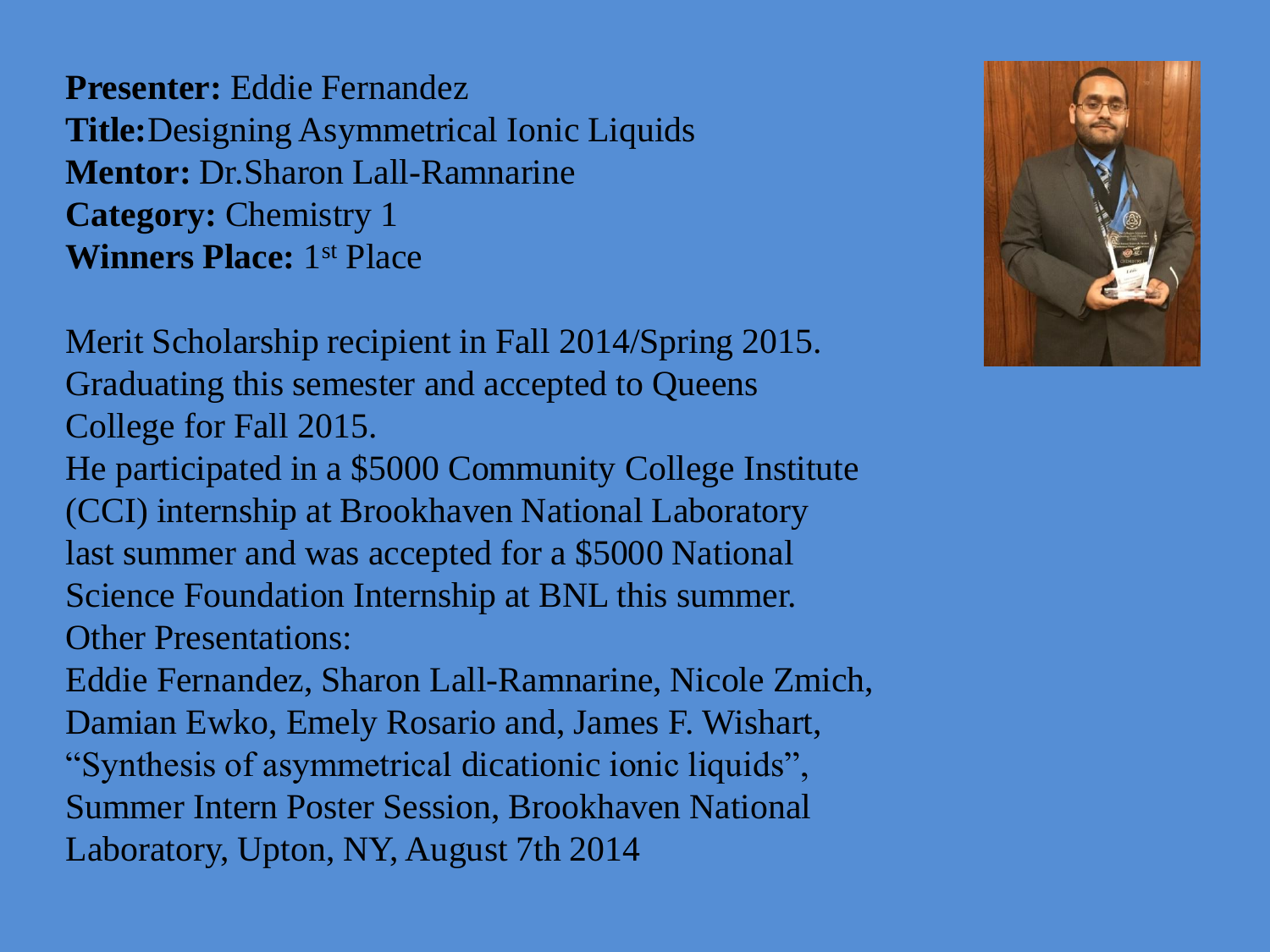**Presenter**: Joselin Vargas

**Title:** The Novel Curcumin-Derivative CMC 2.24 Alone or In Combination With Mitotic Inhibitors Reduces Pancreatic Cancer Growth In Vitro

**Faculty Mentor**: Gerardo G. Mackenzie, Ph.D (Stony Brook/NIH – BioPREP ), Dr. Nidhi Gadura & Dr. Svoronos. ,Dr. Patricia Schneider (RIMS)

**Departmen**t: Preventive Medicine, Stony Brook Cancer Center, Stony Brook University, Stony Brook, NY

**Winners Place:** 1st Place

Participant in QCC NIH Bridges to Baccalaureate Program.

Graduating this semester and accepted to Stony Brook University for the Fall 2015 semester and received a Stem scholarship to cover any cost of attendance.

This summer she will be conducting research at the CUNY- York College research in the Chemistry Department for the **RIMS** program.

Other presentations:

November 12-16, 2014

Poster presentation at the Annual Biomedical Conference for Minority Student, in San Antonio Texas Award: Certificate of recognition and cash prize for outstanding presentation in Cancer Biology Research title: The Novel Curcumin-Derivative CMC 2.24 Alone or in Combination with Mitotic Inhibitors Reduces Pancreatic Cancer Growth in Vitro, November 1, 2014 Award: Certificate of Achievement for the excellence poster presentation

Poster presentation at The 47th Metropolitan Association of College and University Biologists conference at Molloy College Research Title: The Novel Curcumin-Derivative CMC 2.24 Alone or In Combination With Mitotic Inhibitors Reduces Pancreatic Cancer Growth In Vitro

Poster presentation at Stony Brook University- NIH – BioPREP / **BioPREP** program, August 1, 2014 Research Title:The Novel Curcumin-Derivative CMC 2.24 Alone Or In Combination With Mitotic Inhibitors Reduces Pancreatic Cancer Growth In Vitro

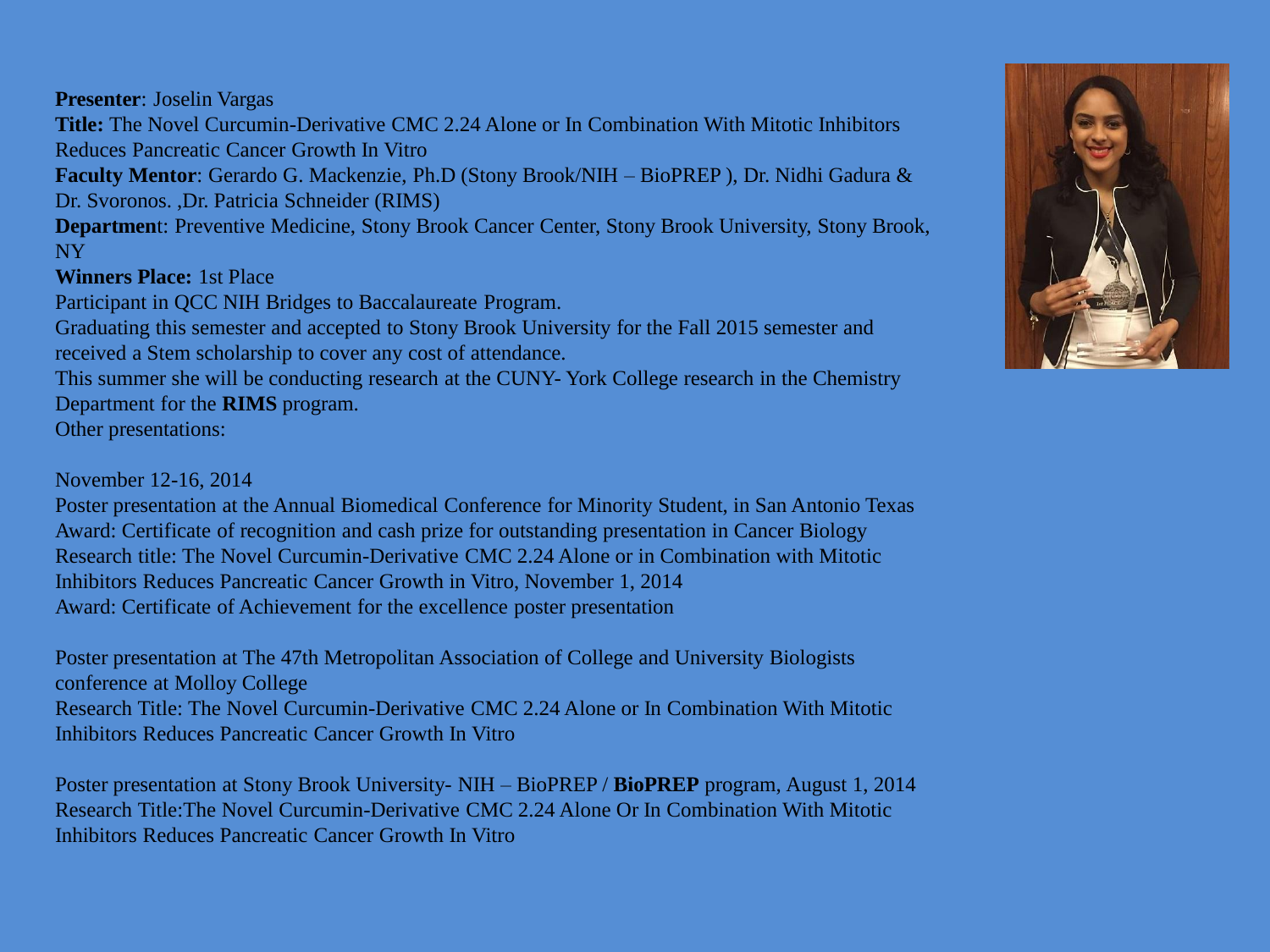### **The Poster Categories**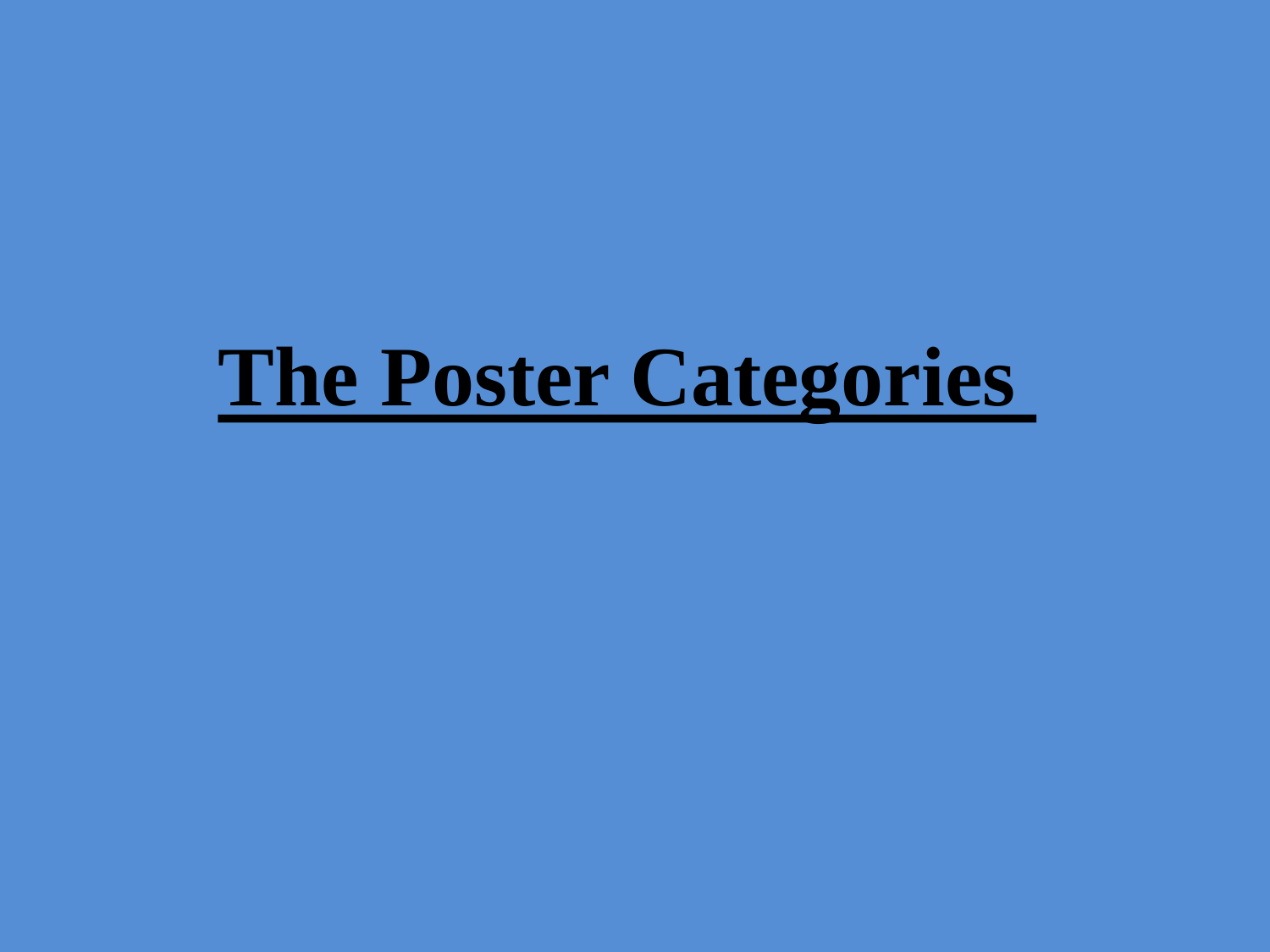# **BIOLOGY I**

Chinelo Nnebe - Adelphi University Elhizeh Hydara - Borough of Manhattan CC Grace Loussakou & Michael Llano - Borough of Manhattan Community College Andrea Saavedra - Kingsborough Community College Krystina Lowe-Howard - Onondaga Community College **Elsa Rosario - Queensborough Community College Stephan Smith - Queensborough Community College** Jessica Jimenez - LaGuardia Community College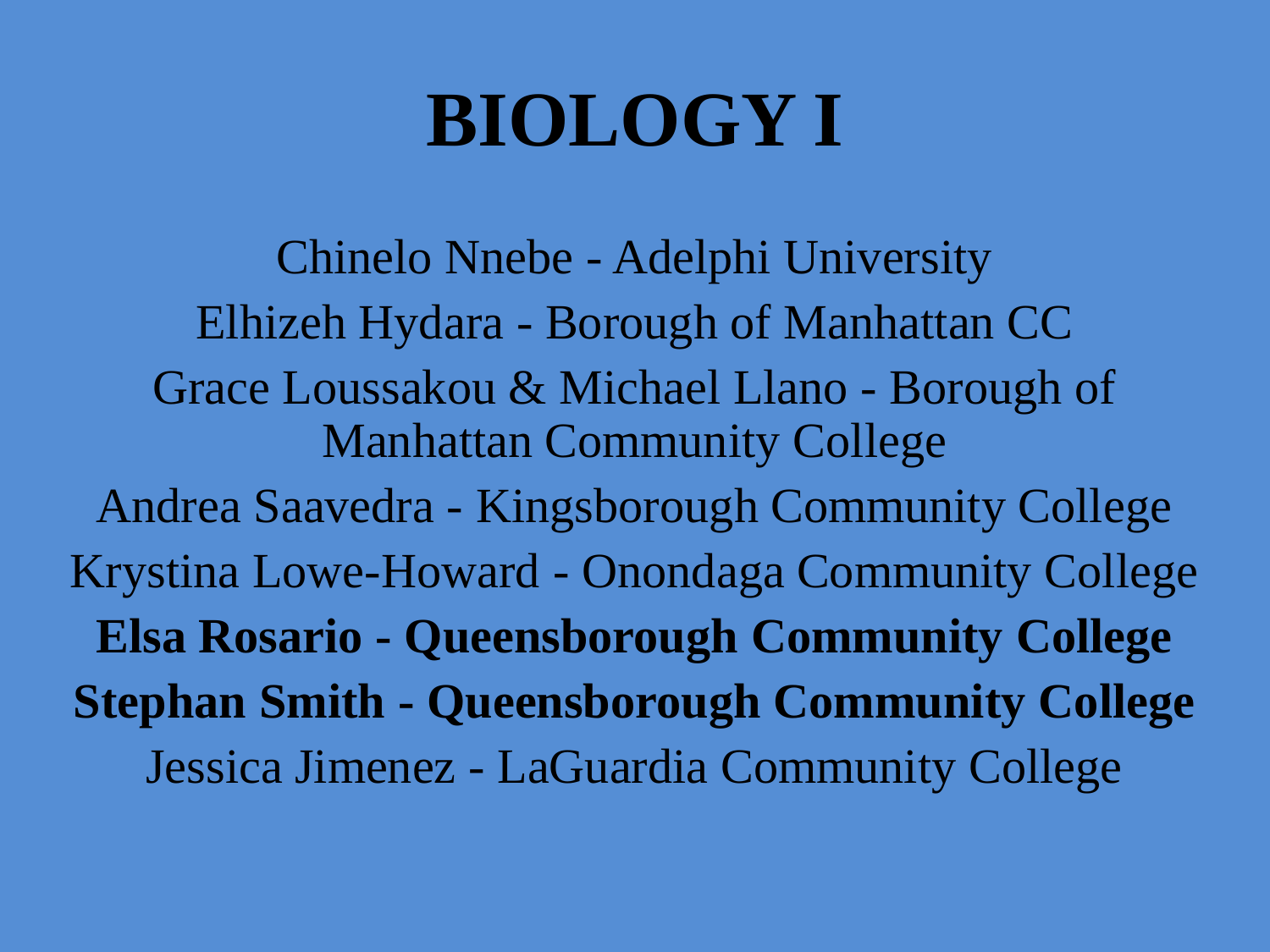### **BIOLOGY I**

### **Honorable Mention**

### **Elsa Rosario**

#### Queensborough Community College

Screening for Compensatory Evolution in Mutated φ6 Bacteriophage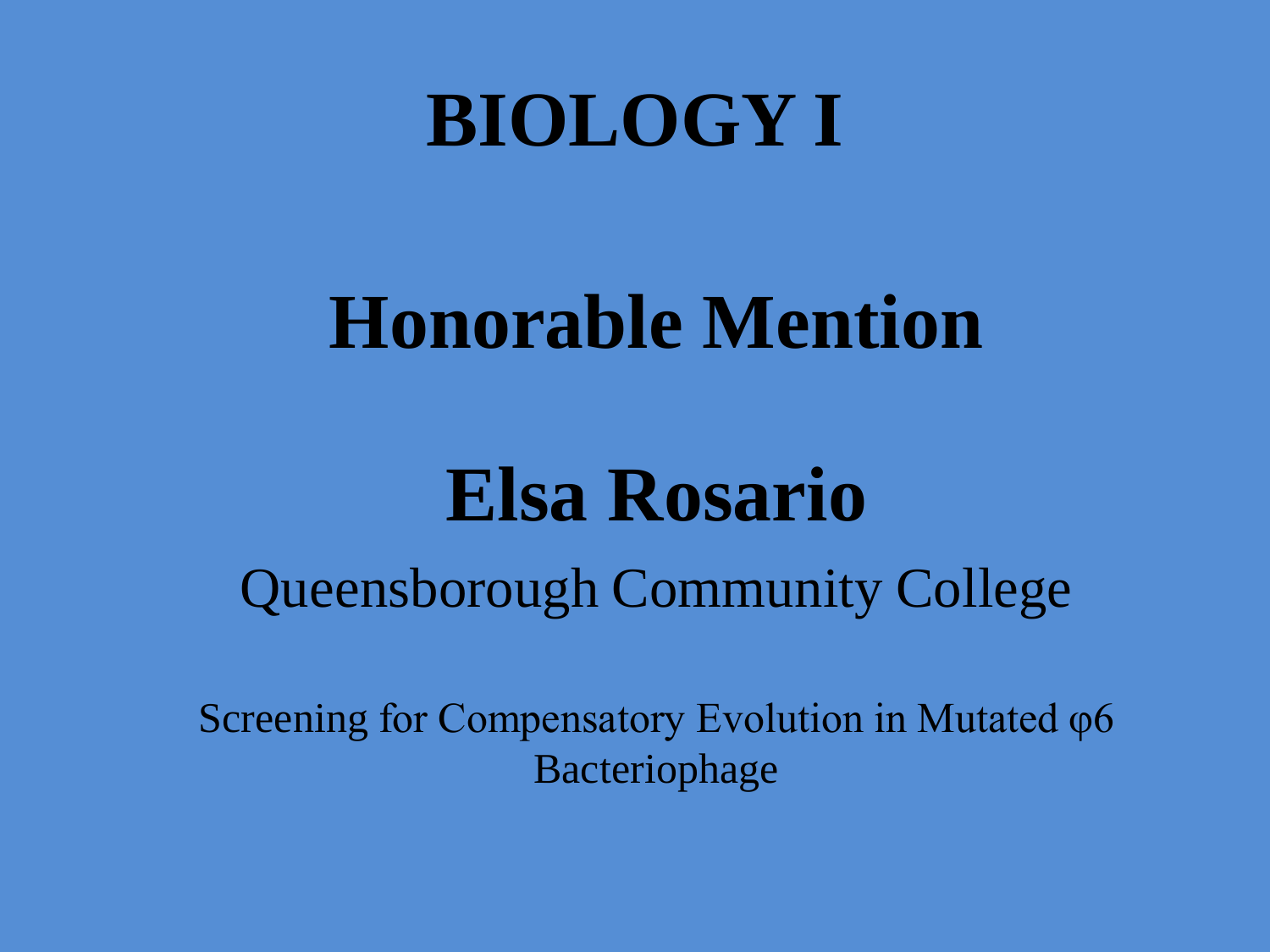### **BIOLOGY I**

#### **WINNER**

### **Stephan Smith** Queensborough Community College

Characterization of iron in Petroselinum crispum (Parsley) Using Mossbauer Spectroscopy.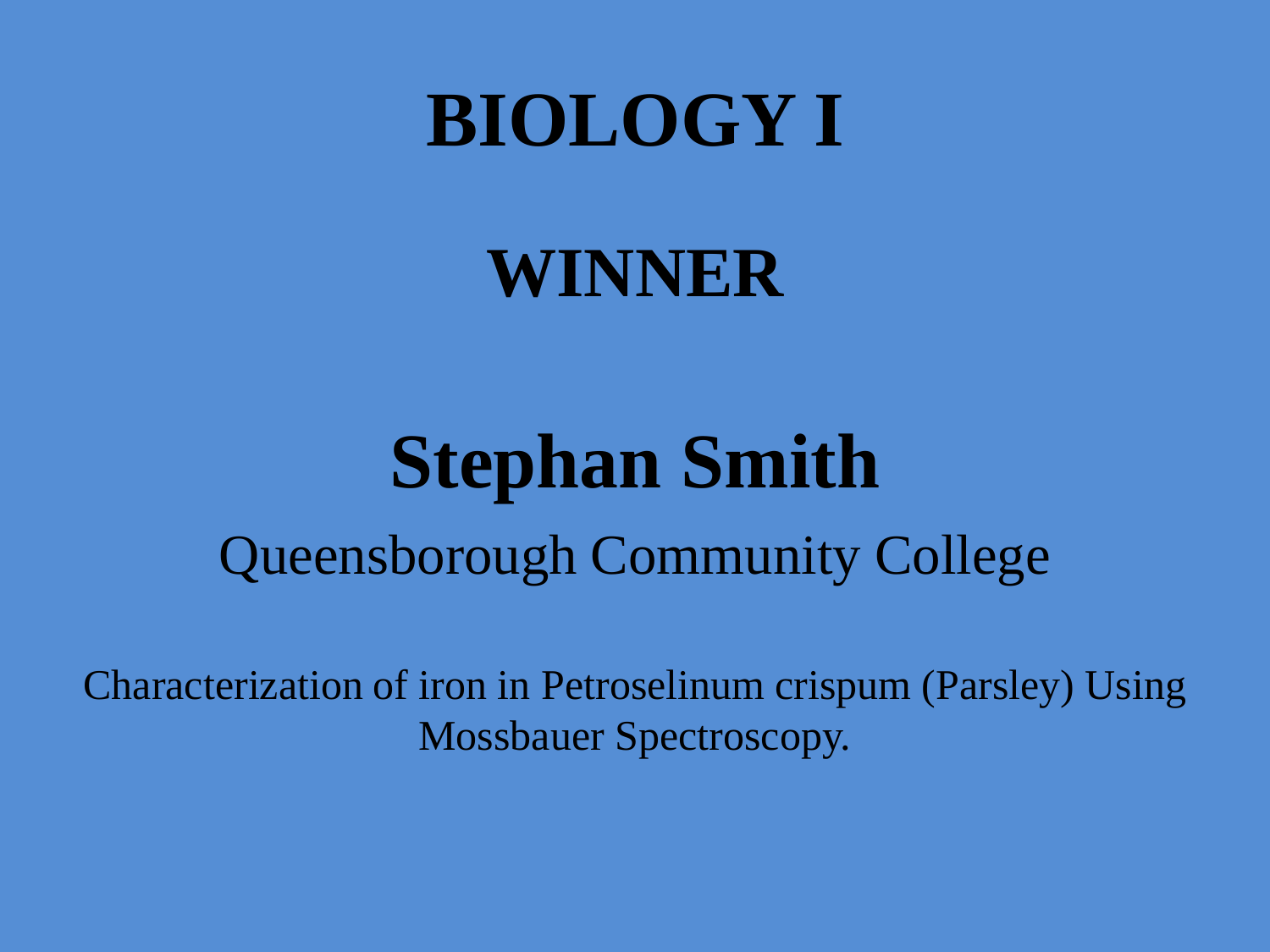### **CHEMISTRY I**

Tetiana Taran - Borough of Manhattan CC Xulan Deng - Clarkson University Jevar Carter & Emily Daniels - Onondaga CC **Daysi Proano - Queensborough Community College Eddie Fernandez - Queensborough Community College Emely Rosario - Queensborough Community College** Sabrina Santiago - Suffolk County Community College Moussa Kane - SUNY Potsdam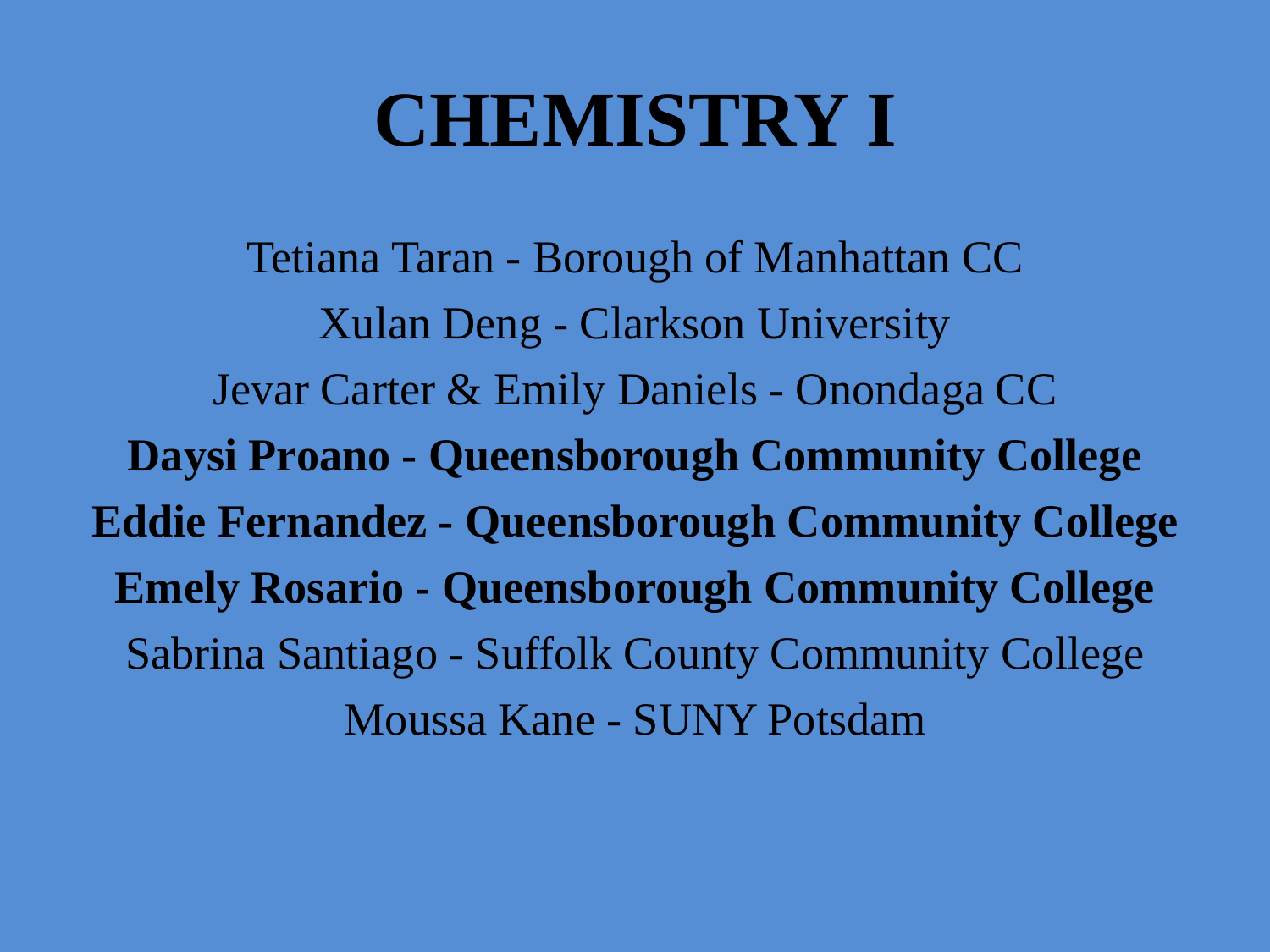#### **CHEMISTRY I**

### **Honorable Mention**

### **Tetiana Taran**

Borough of Manhattan Community College

The Role of Water in the Molecular Modeling of Octa-acid Adamantane Carboxylate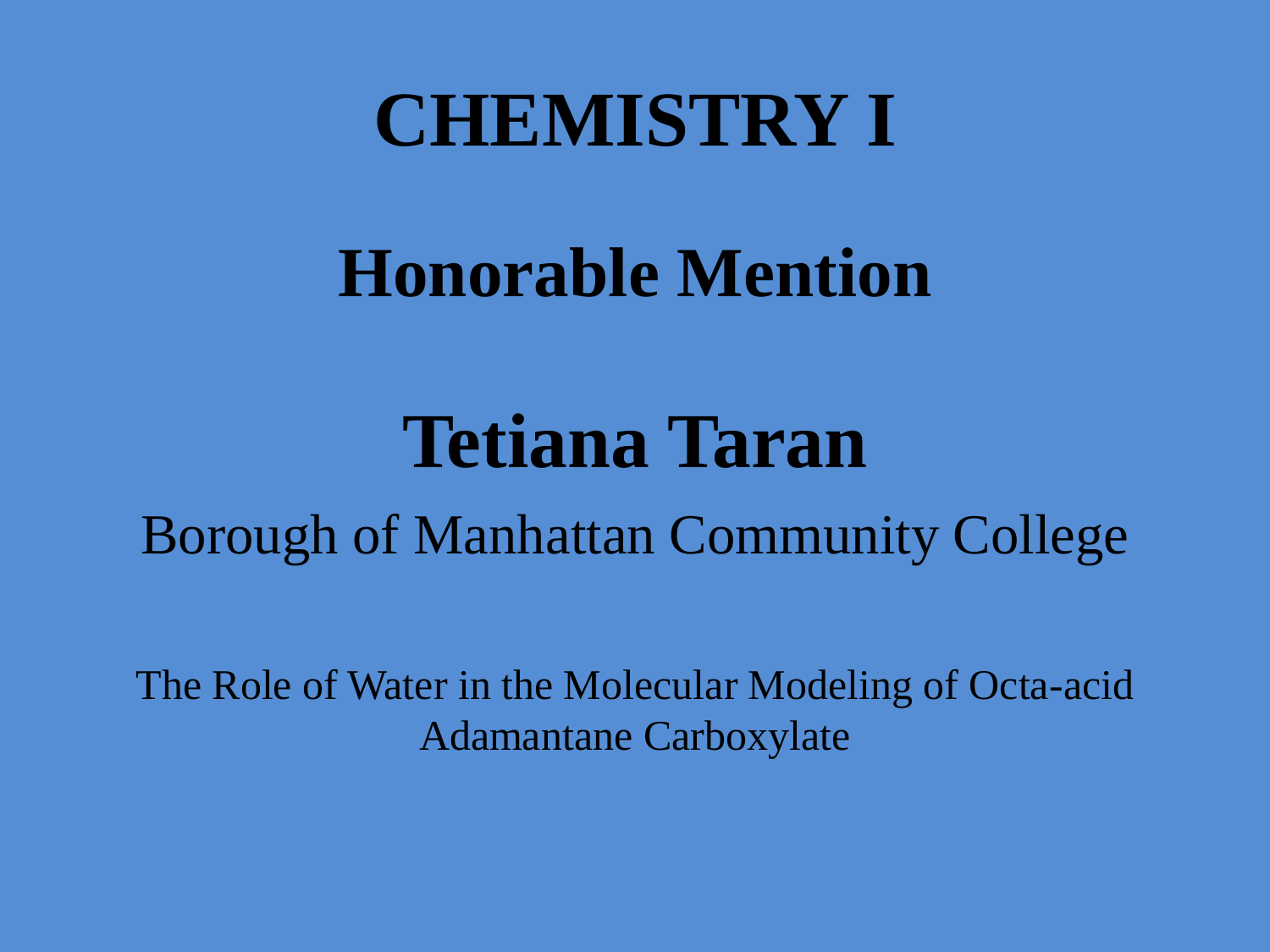#### **CHEMISTRY I**

#### **WINNER**

### **Eddie Fernandez** Queensborough Community College

Synthesis of Symmetrical and Asymmetrical Dicationic Ionic Liquids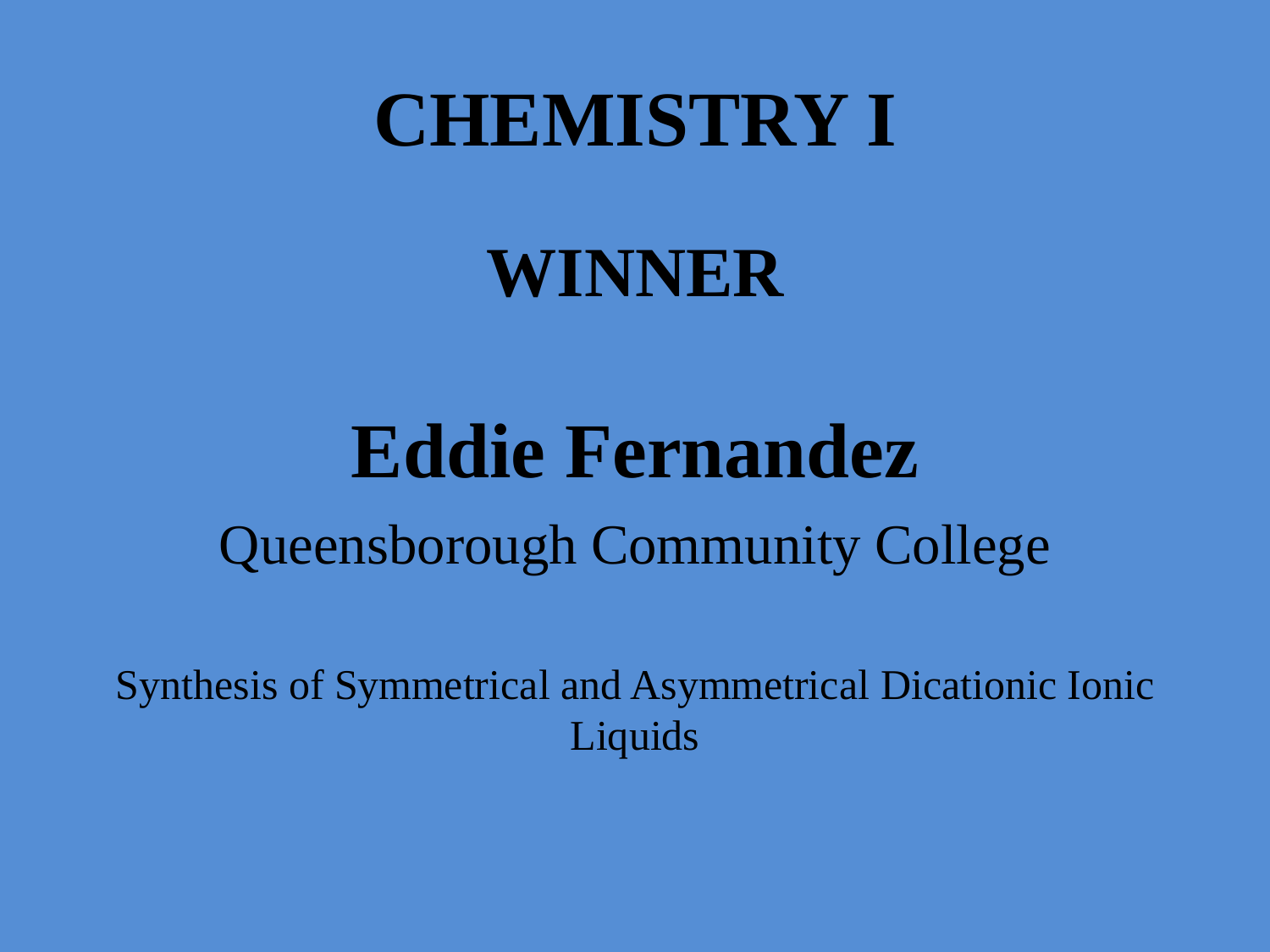### **MEDICINE, HEALTH, & WELLNESS**

Stephanie Clarke - College of Staten Island Roseline Nkama - College of Staten Island Joel Sagramsingh - Morrisville State College Peter Rezkalla - New York University **Joselin Vargas - Queensborough Community College** Emily Sanseverino - Rochester Institute of Technology Kemji Eke - SUNY Buffalo Jonathan Ashe - SUNY College at Old Westbury Maria Gonzalez - SUNY Potsdam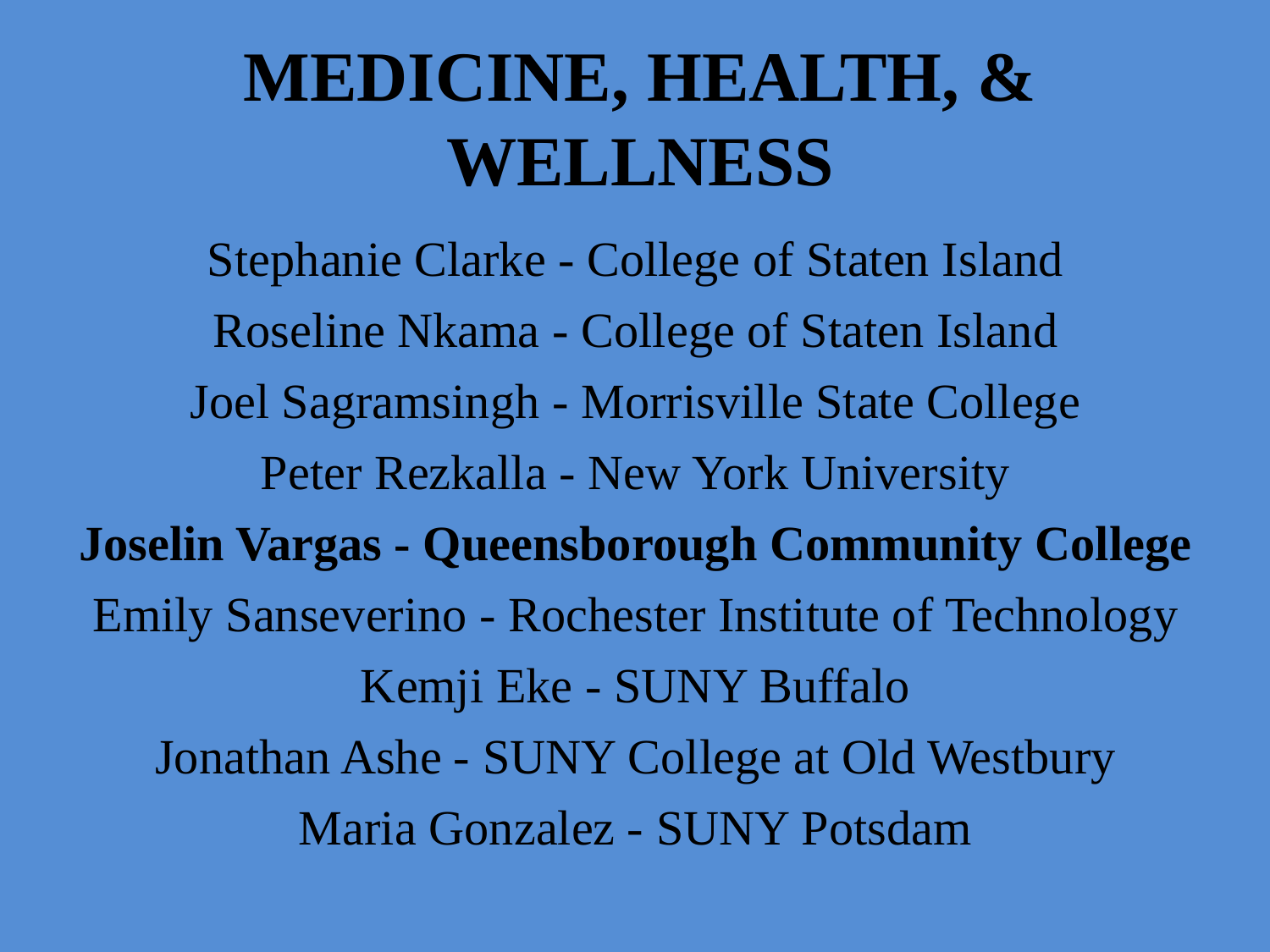## **MEDICINE, HEALTH, & WELLNESS**

#### **Honorable Mention**

# **Peter Rezkalla** New York University

Insulin Resistance and Breast Cancer Prognosis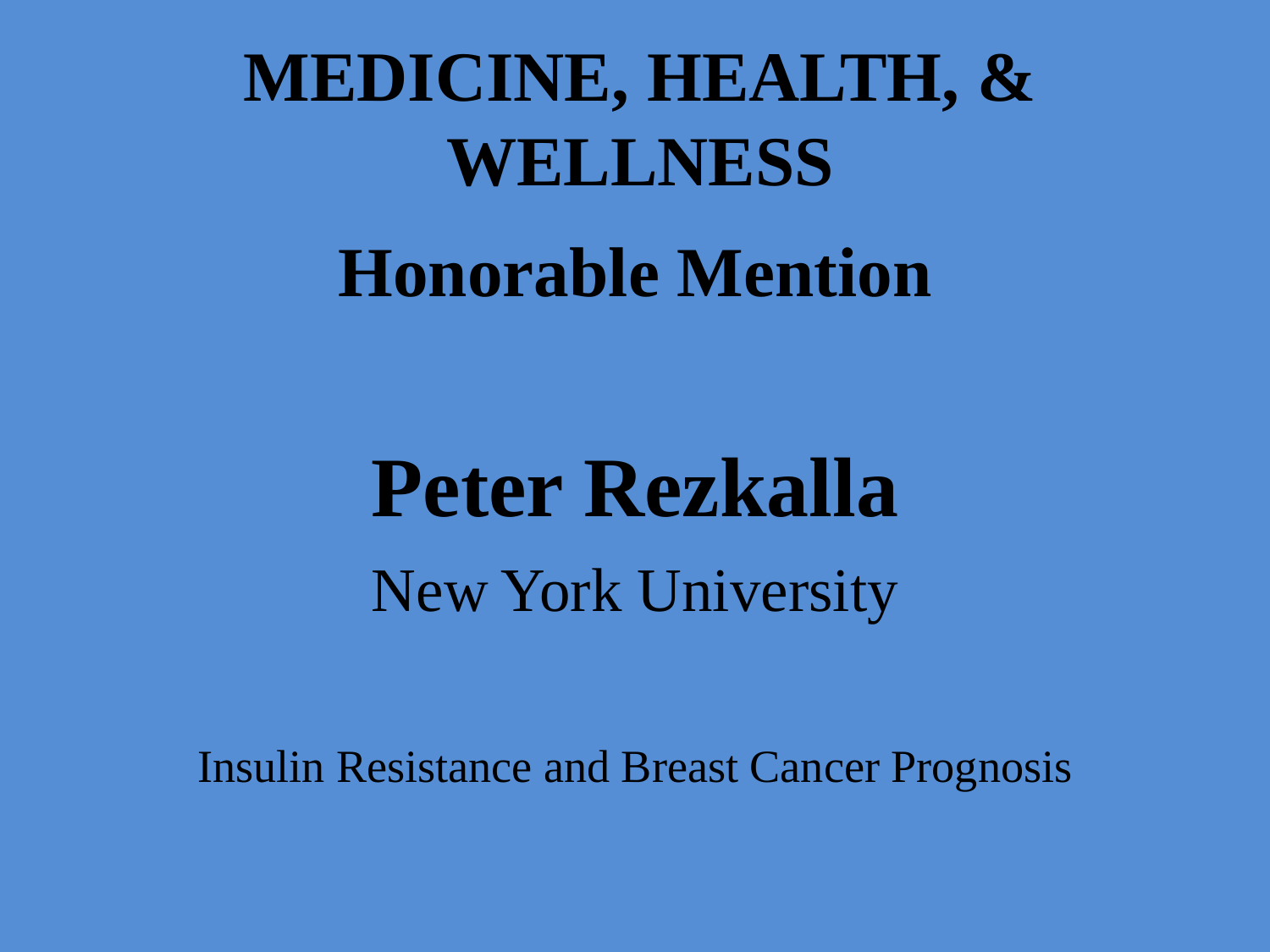# **MEDICINE, HEALTH, & WELLNESS**

#### **WINNER**

### **Joselin Vargas** Queensborough Community College

The Novel Curcumin-Derivative CMC 2.24 Alone Or In Combination With Mitotic Inhibitors Reduces Pancreatic Cancer Growth In Vitro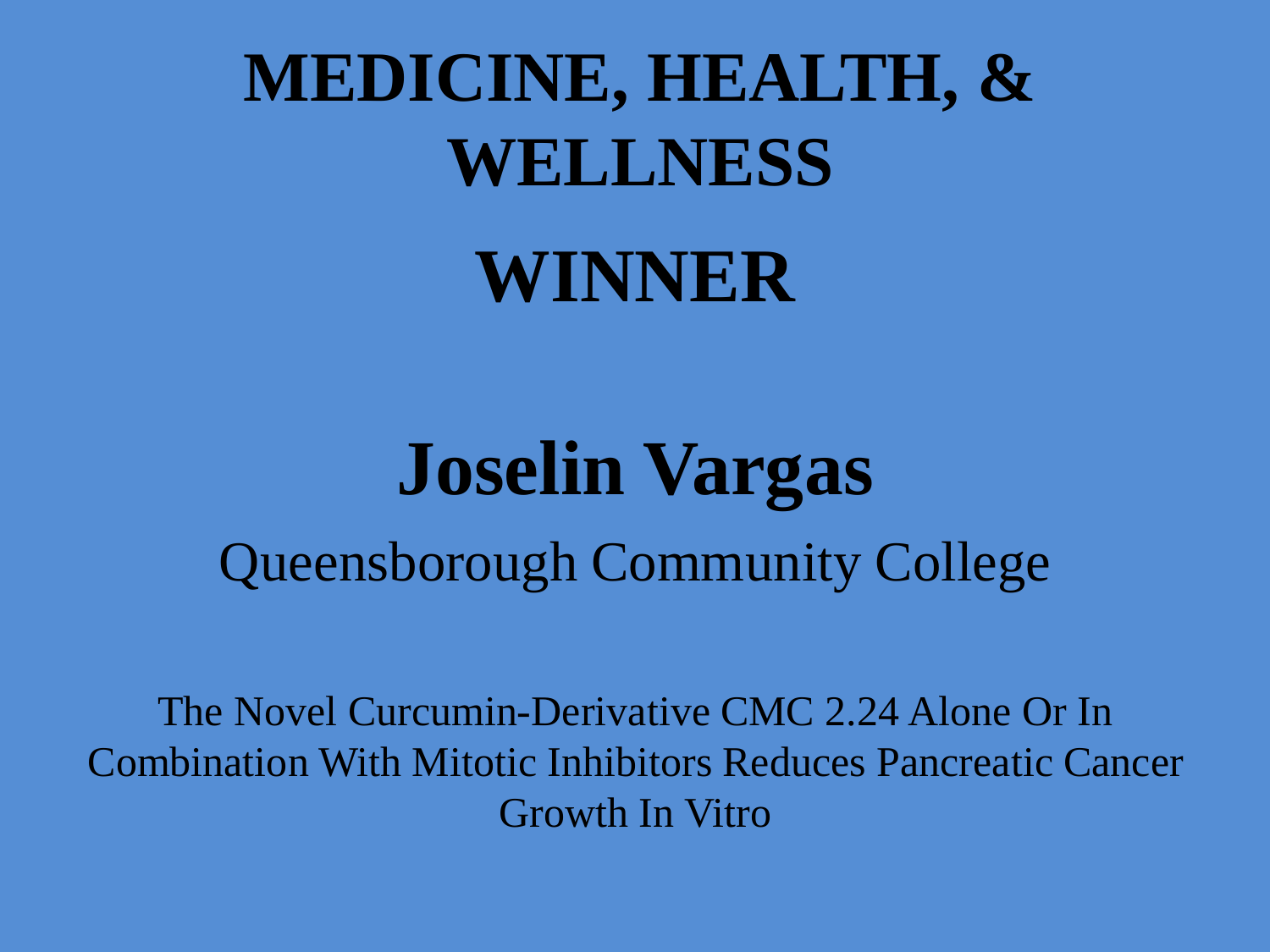## **PHYSICS & MATHEMATICS**

Nazia Jamil - Borough of Manhattan Community College Evon Andrews - Farmingdale State College Randy Williams - Fordham University Juin-Wan Zhou - Fordham University Lenoi Carter - Onondaga Community College **Wilson Nieves Vasquez - Queensborough CC** Wilka Carvalho - Stony Brook University Brittany Schaum - SUNY New Paltz Cristopher Negron - SUNY Potsdam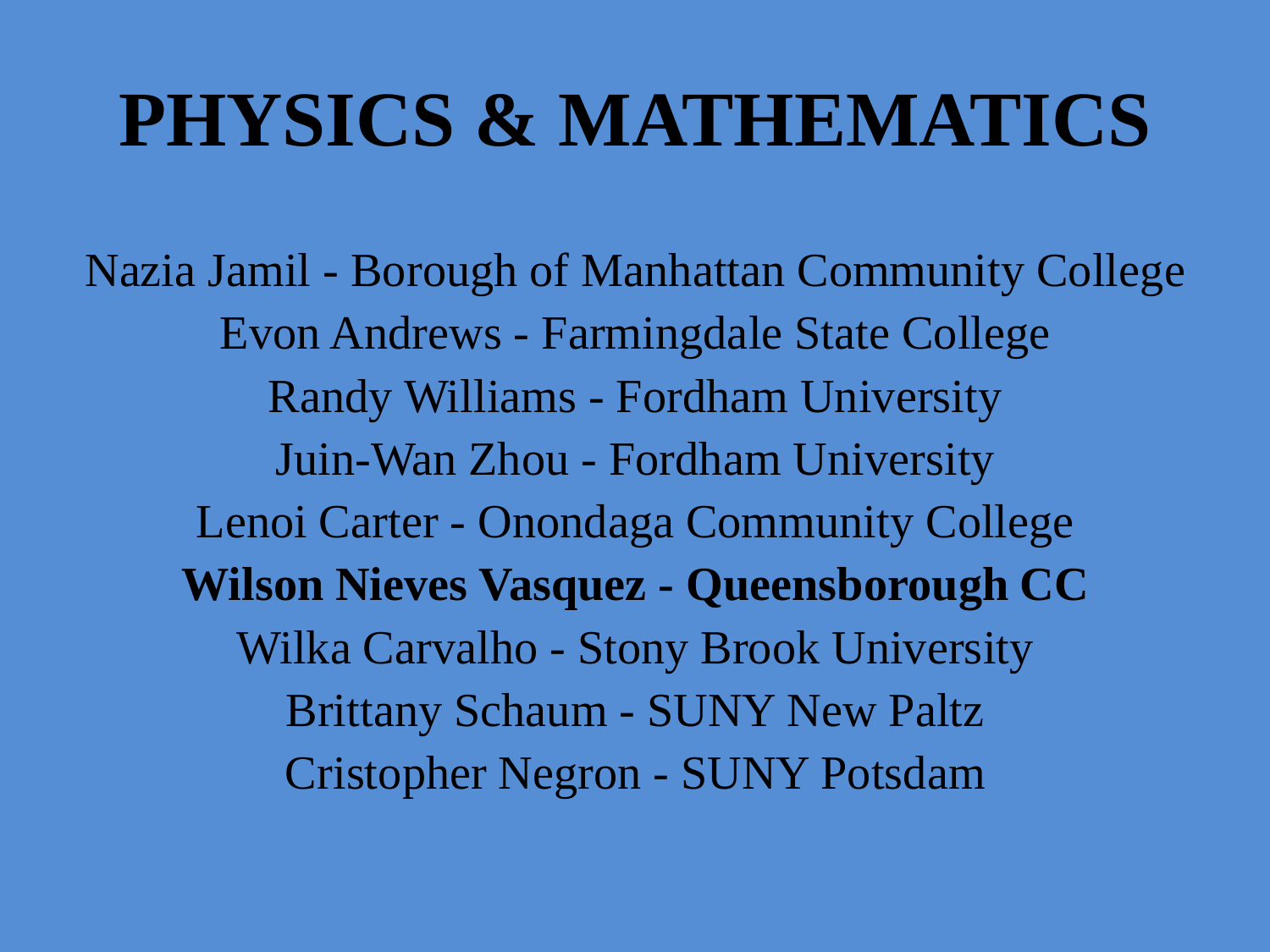### **PHYSICS & MATHEMATICS**

#### **Honorable Mention**

### **Wilka Carvalho** Stony Brook University

Modeling a Detection of internally reflected Cherenkov light (DIRC) Particle Detector for High-Multiplicity Collisions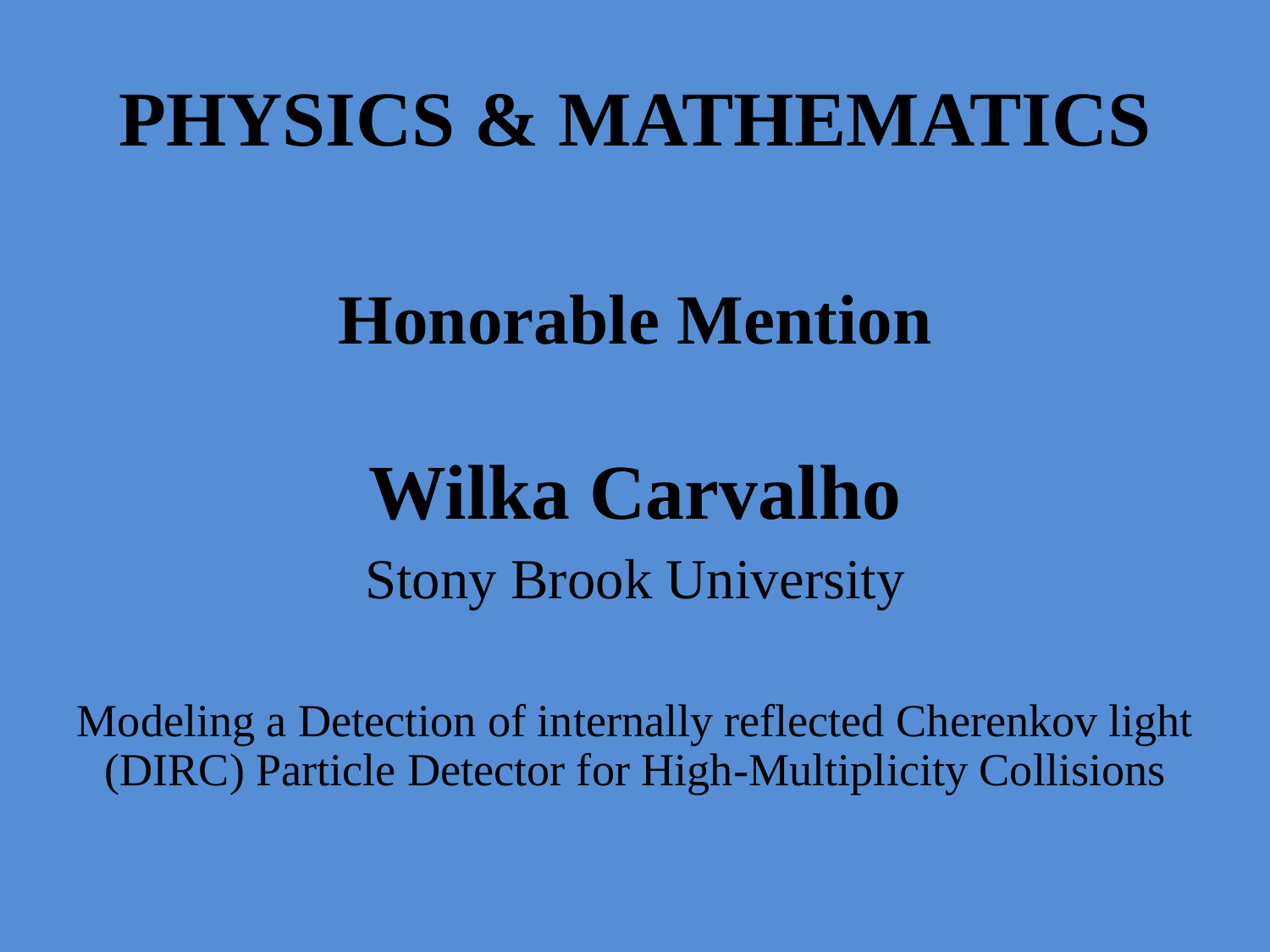### **PHYSICS & MATHEMATICS**

#### **WINNER**

# **Juin-Wan Zhou** Fordham University

A Brief Study of Microtubule Persistence Length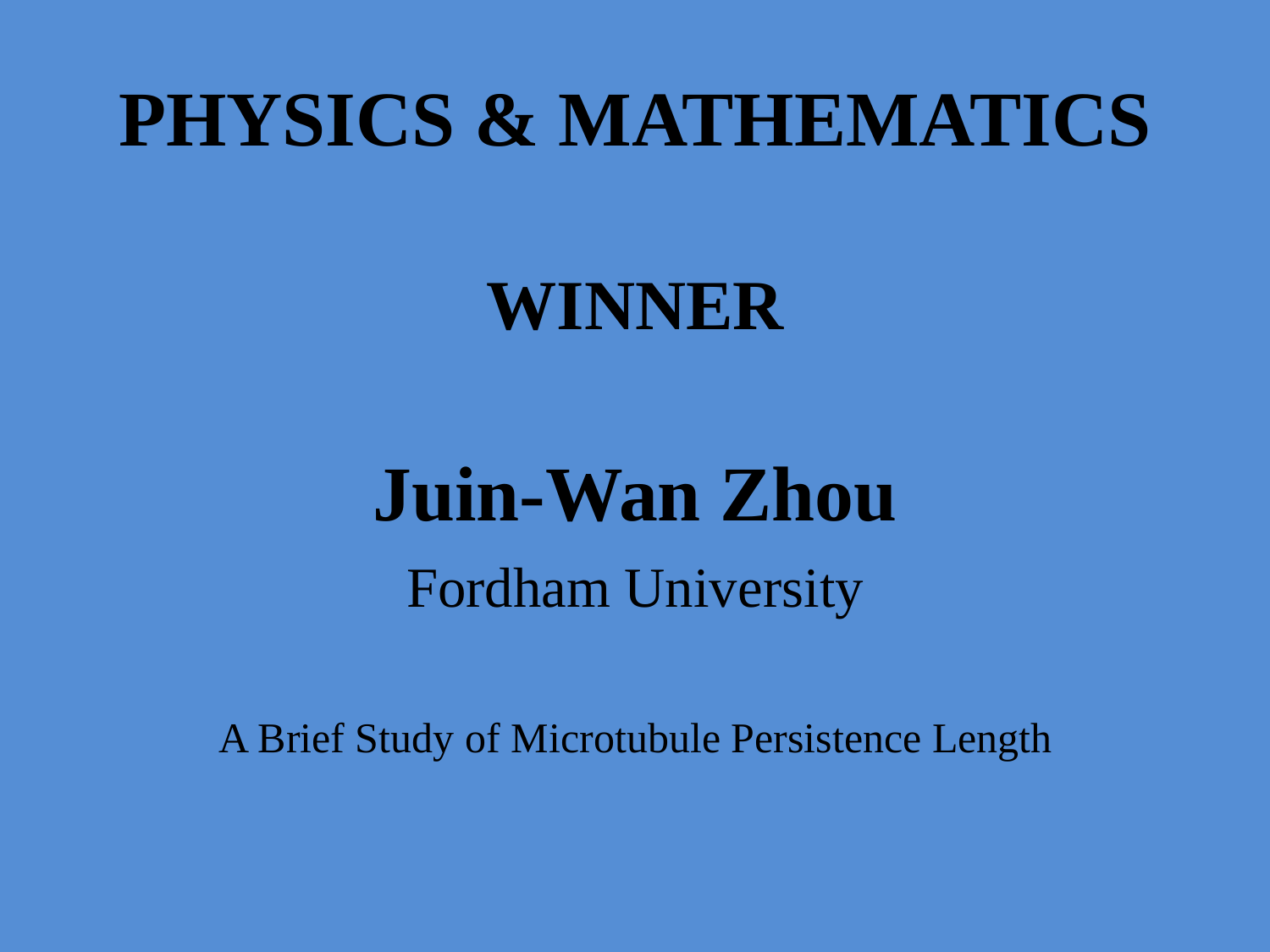#### **THE OUTSTANDING MENTORS OF THE POSTER PRESENTERS**







**Dr. Harry D. Gafney Dr. John Dennehy Dr. James Carpino**



**Dr. Gerardo G. Mackenzie**





**Dr. Paris Svoronos Dr. D.S. Amarasinghe**



**Dr. Sunil Dehipawala Dr. Nidhi Gadura** 





**Dr. Lall-Ramnarine**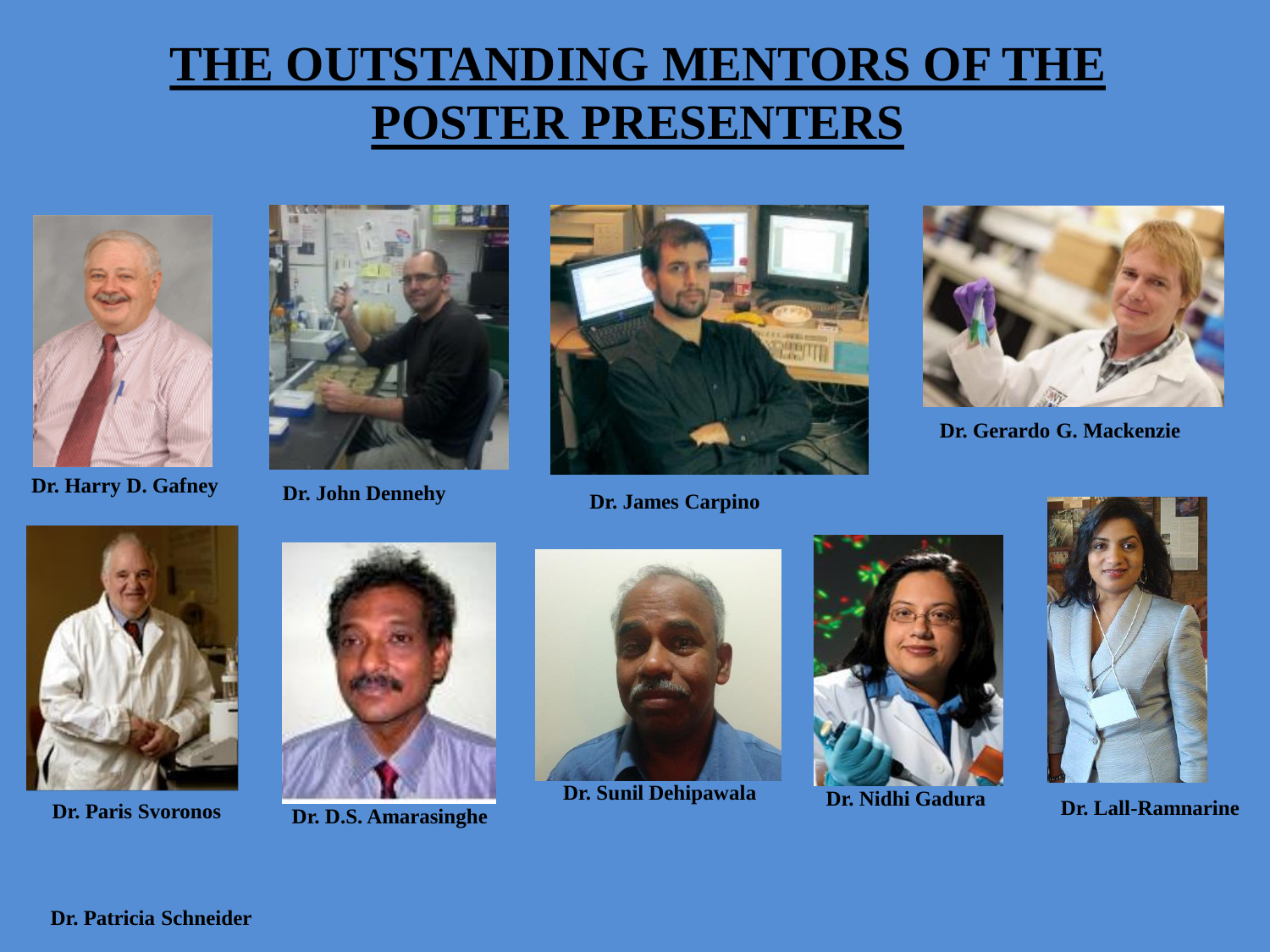#### The QCC/CSTEP students participants

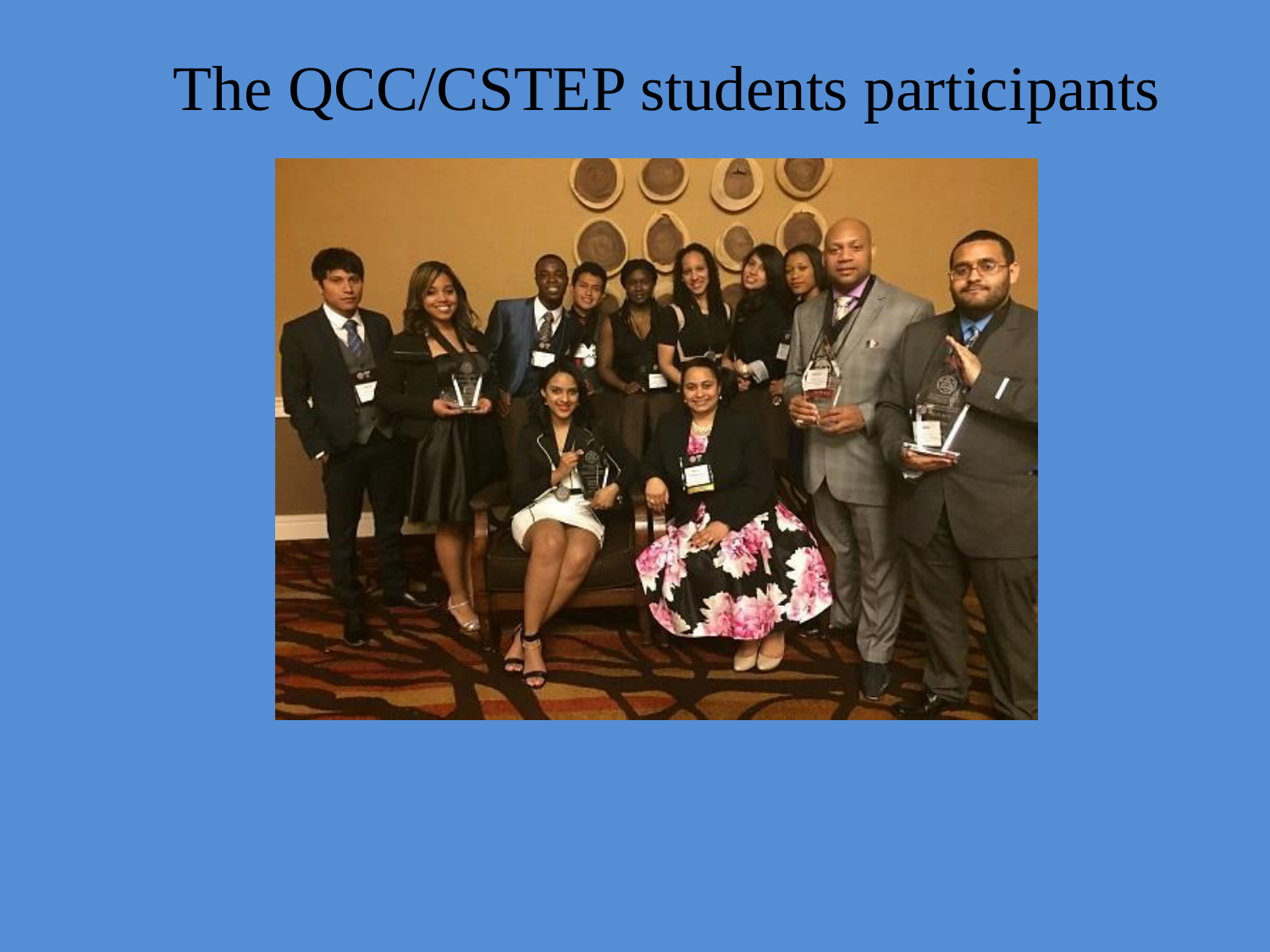#### **The QCC/CSTEP Group**

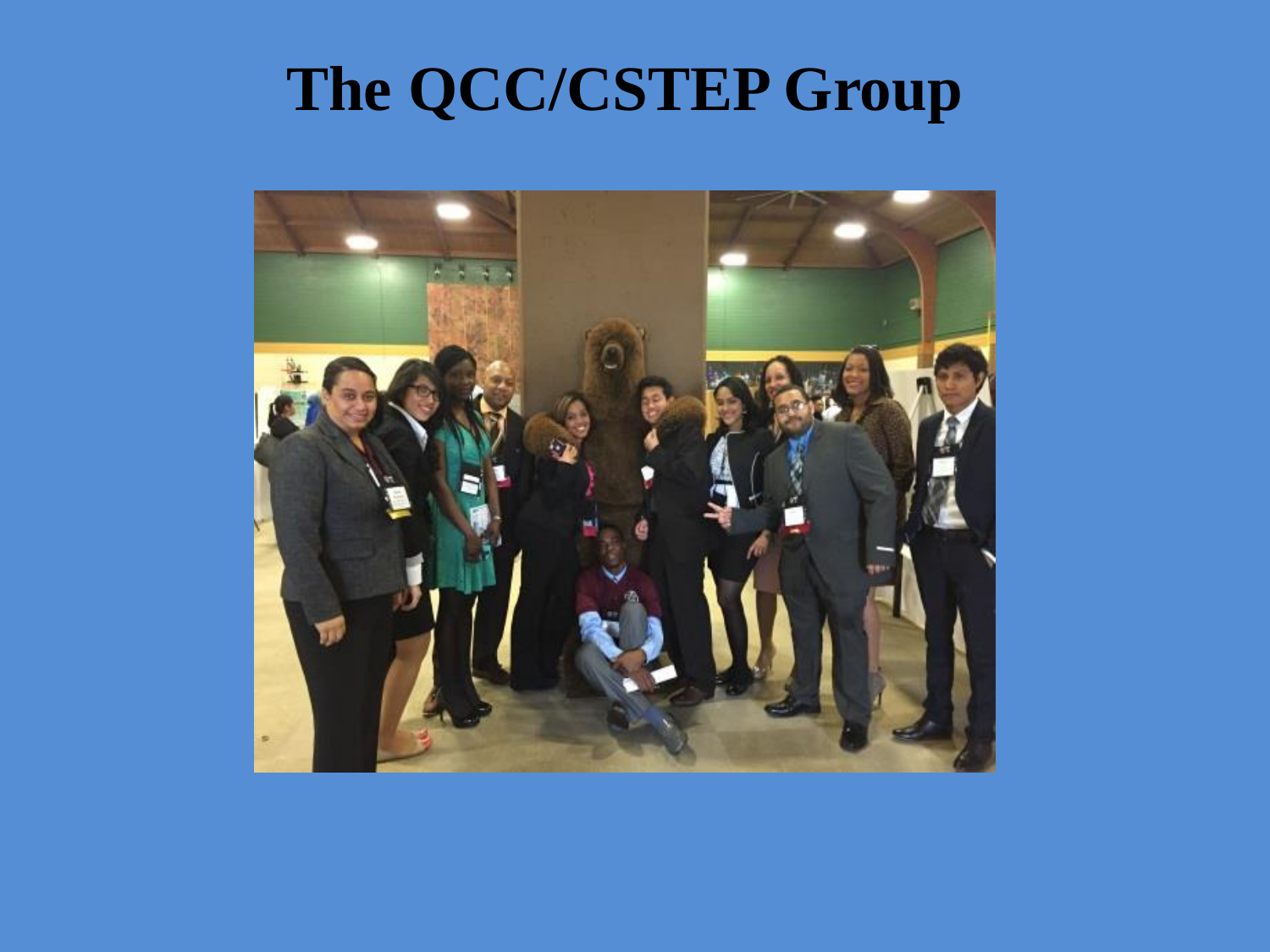#### **CSTEP STUDENTS/NON-PRESENTERS**

**Oscar Zagalo\_** Current Research Student with Dr. Gadura QCC**/** Department of Biological Science & Geology He has been accepted to the **BioPREP** summer program at Stony Brook, NIH – BioPREP, where he will be participating in a 10 week research program.

**Adebisi Adewole** Current Research Student with Dr. Karan Puri "Ducci's Four Numbers Game"\_QCC/Mathematics and Computer Science She will present her research at the QCC Honors Conference [May 1st, 2015] She is graduating this semester and accepted to Baruch College [Fall 2015] This summer, she will be continuing research with her mentor at QCC.

**Catherine Carti** Non-Presenter Current Research Student

**Jeff Massena**\_Non-Presenter \_ CSTEP Conference Ambassador\_ Current Research Student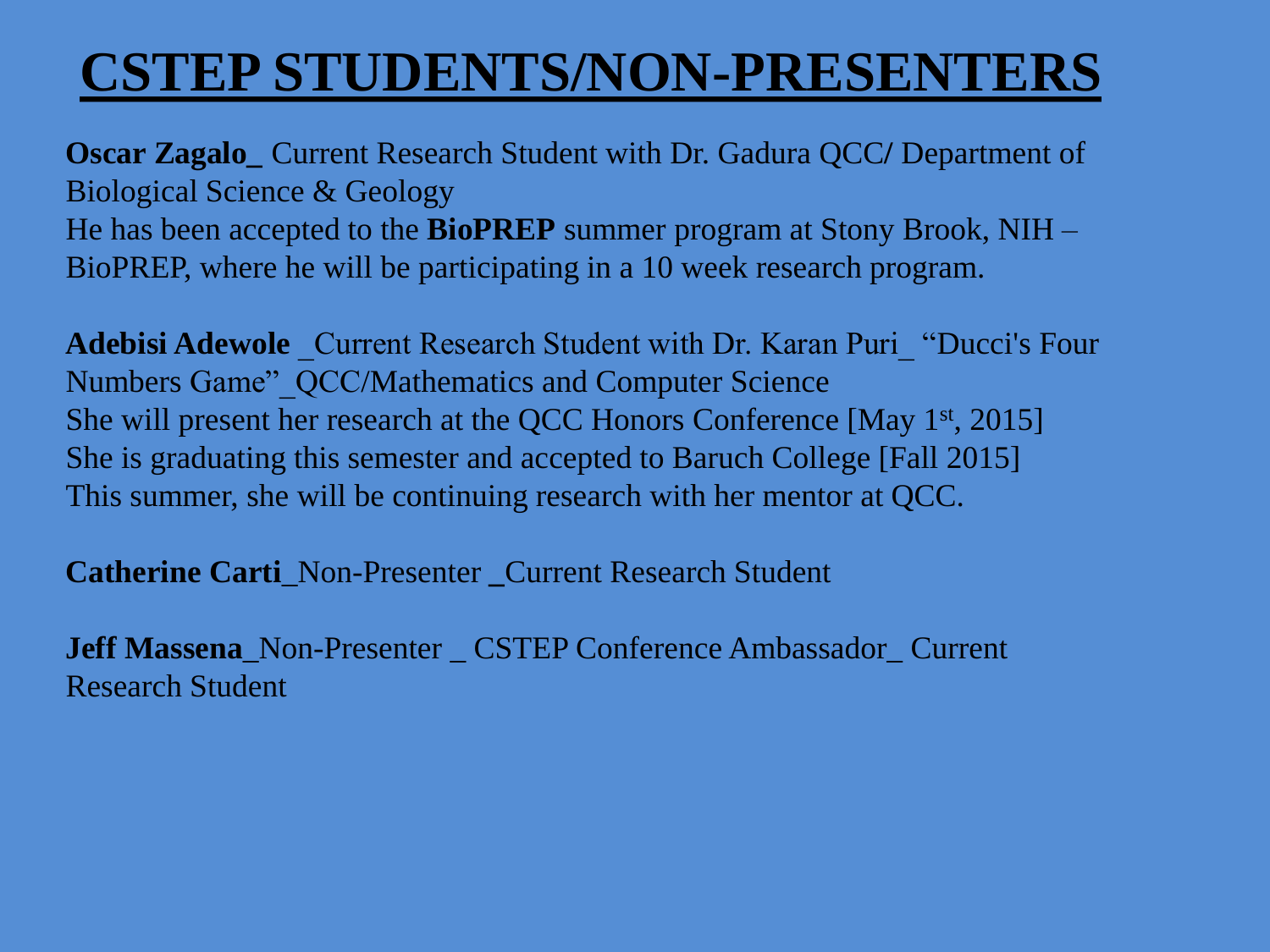#### **2015 Poster Committee**

Gary Sarinsky Kingsborough Community College

Marie-Francesca Berrouet **Queensborough Community College**

Martha Giraldo-Riordan Adelphi University

> Sabita Nayak Adelphi University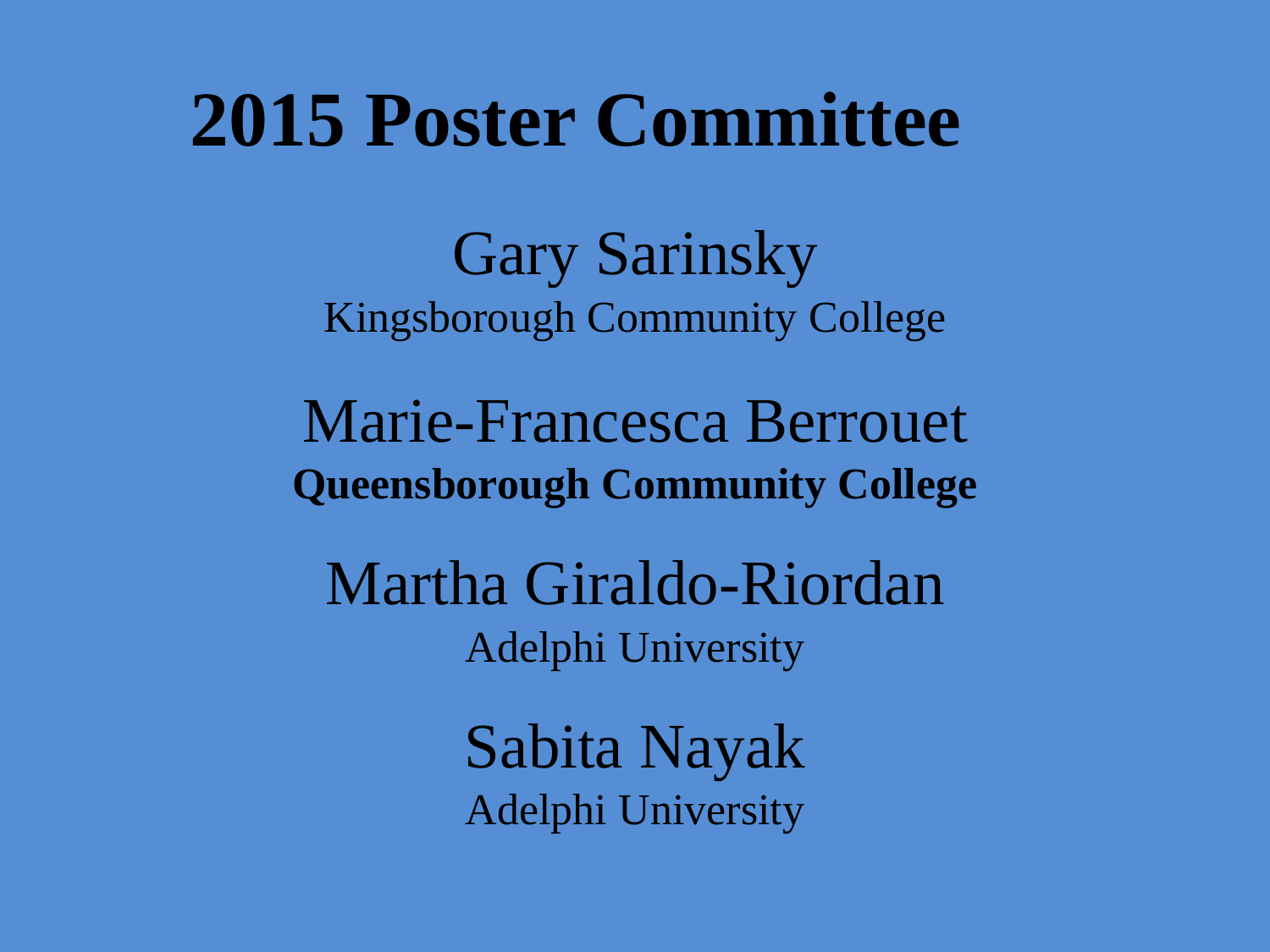#### **Poster Ambassadors**

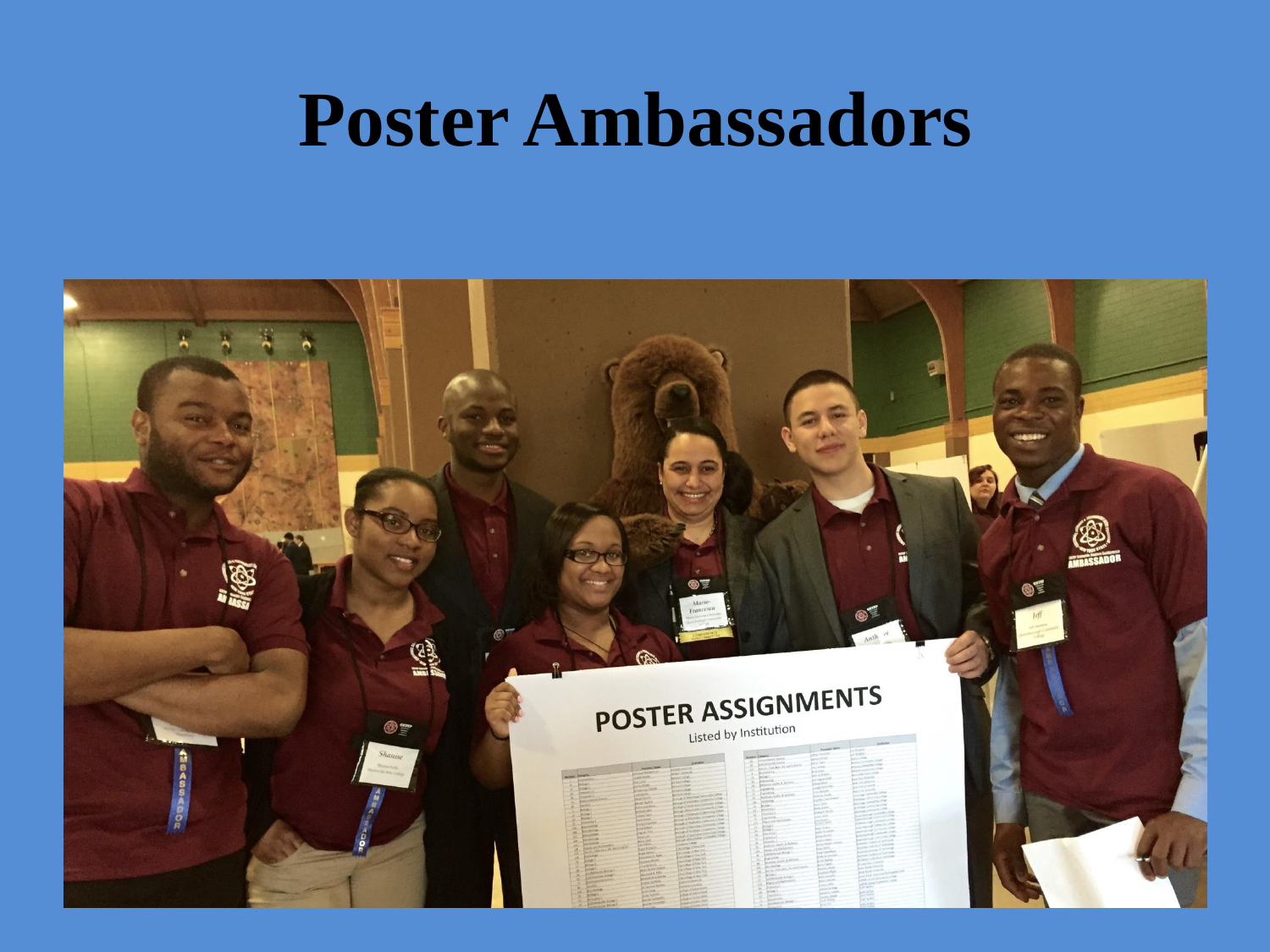#### **Poster Ambassadors**

Shanise - Morrisville State College Carim-Sanni - SUNY College of Optometry Anthony - Hofstra university **Jeff - Queensborough Community College**  Martin - SUNY Old Westbury Charlyne – Long Island University